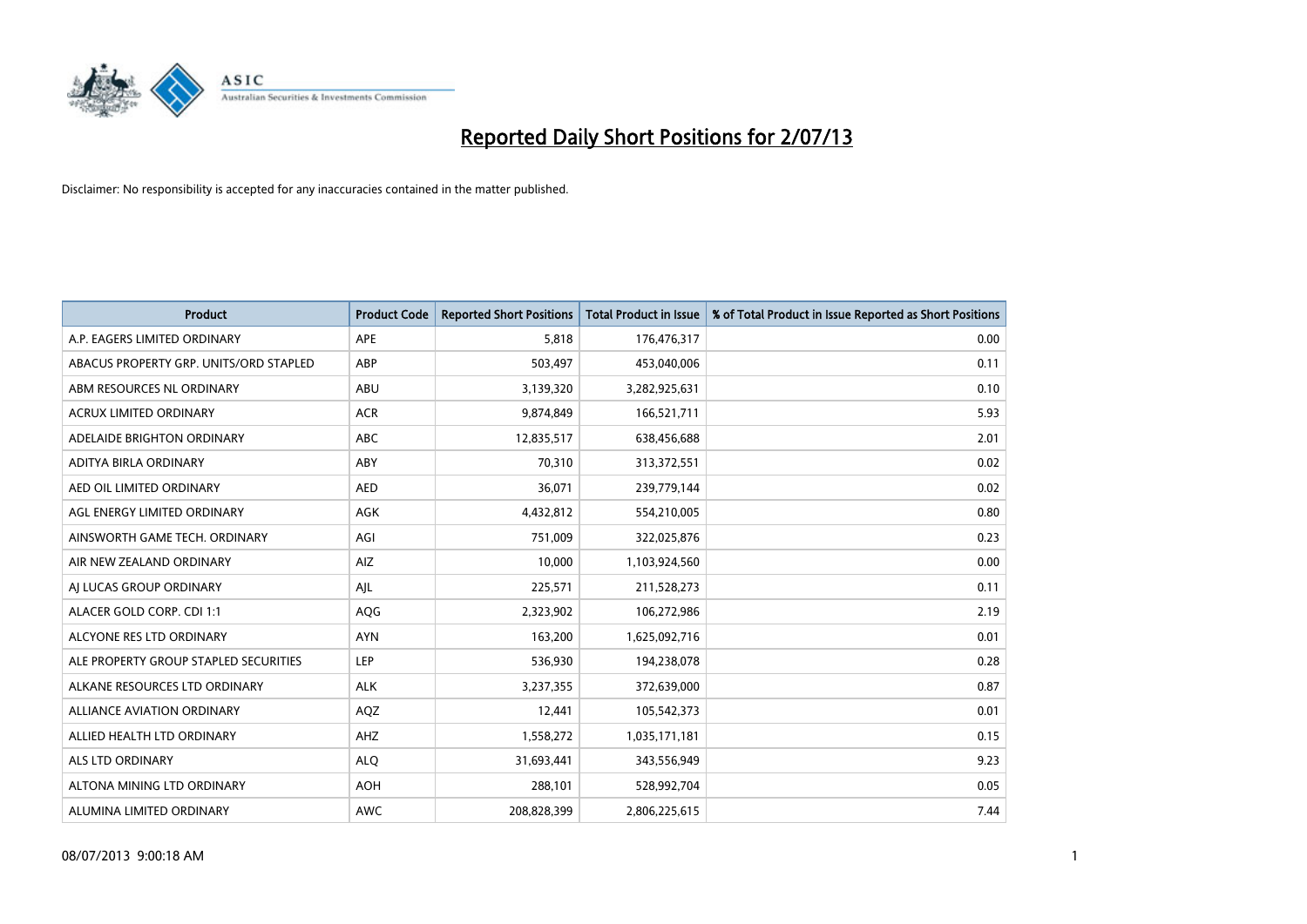

| <b>Product</b>                          | <b>Product Code</b> | <b>Reported Short Positions</b> | <b>Total Product in Issue</b> | % of Total Product in Issue Reported as Short Positions |
|-----------------------------------------|---------------------|---------------------------------|-------------------------------|---------------------------------------------------------|
| AMALGAMATED HOLDINGS ORDINARY           | AHD                 | 14,017                          | 157,759,109                   | 0.01                                                    |
| AMCOM TELECOMM. ORDINARY                | AMM                 | 2,409,198                       | 244,557,101                   | 0.99                                                    |
| AMCOR LIMITED ORDINARY                  | AMC                 | 4,057,687                       | 1,206,684,923                 | 0.34                                                    |
| AMP LIMITED ORDINARY                    | AMP                 | 15,485,302                      | 2,944,564,649                 | 0.53                                                    |
| AMPELLA MINING ORDINARY                 | <b>AMX</b>          | 365,381                         | 248,000,493                   | 0.15                                                    |
| ANGLOGOLD ASHANTI CDI 5:1               | AGG                 | 1,000                           | 89,207,765                    | 0.00                                                    |
| ANSELL LIMITED ORDINARY                 | <b>ANN</b>          | 10,617,303                      | 130,617,963                   | 8.13                                                    |
| ANTARES ENERGY LTD ORDINARY             | AZZ                 | 920,648                         | 255,000,000                   | 0.36                                                    |
| ANZ BANKING GRP LTD ORDINARY            | ANZ                 | 13,770,389                      | 2,740,773,008                 | 0.50                                                    |
| APA GROUP STAPLED SECURITIES            | <b>APA</b>          | 9,906,975                       | 835,750,807                   | 1.19                                                    |
| APN NEWS & MEDIA ORDINARY               | <b>APN</b>          | 18,817,083                      | 661,526,586                   | 2.84                                                    |
| AQUARIUS PLATINUM. ORDINARY             | <b>AOP</b>          | 9,372,131                       | 486,851,336                   | 1.93                                                    |
| AQUILA RESOURCES ORDINARY               | <b>AQA</b>          | 13,811,397                      | 411,804,442                   | 3.35                                                    |
| ARAFURA RESOURCE LTD ORDINARY           | <b>ARU</b>          | 157,367                         | 441,270,644                   | 0.04                                                    |
| ARB CORPORATION ORDINARY                | ARP                 | 451,115                         | 72,481,302                    | 0.62                                                    |
| ARDENT LEISURE GROUP STAPLED SECURITIES | AAD                 | 3,910,216                       | 397,803,987                   | 0.98                                                    |
| ARENA REIT ORDINARY UNITS               | <b>ARF</b>          | 1,091,670                       | 206,342,963                   | 0.53                                                    |
| ARISTOCRAT LEISURE ORDINARY             | ALL                 | 7,779,083                       | 551,418,047                   | 1.41                                                    |
| ARRIUM LTD ORDINARY                     | ARI                 | 17,444,473                      | 1,355,433,903                 | 1.29                                                    |
| ASCIANO LIMITED ORDINARY                | <b>AIO</b>          | 19,205,927                      | 975,385,664                   | 1.97                                                    |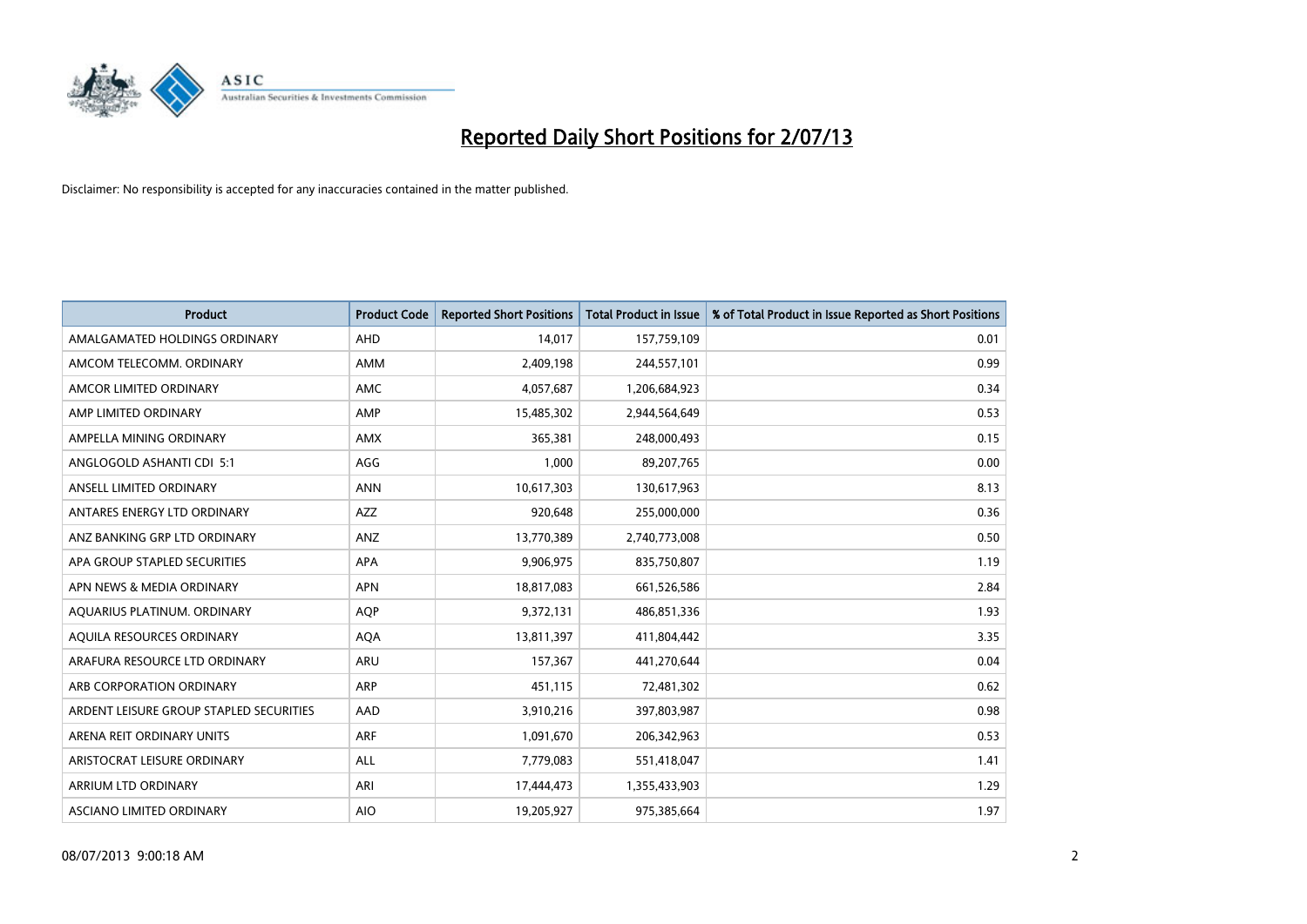

| <b>Product</b>                            | <b>Product Code</b> | <b>Reported Short Positions</b> | <b>Total Product in Issue</b> | % of Total Product in Issue Reported as Short Positions |
|-------------------------------------------|---------------------|---------------------------------|-------------------------------|---------------------------------------------------------|
| ASG GROUP LIMITED ORDINARY                | ASZ                 | 1,188,098                       | 206,720,839                   | 0.57                                                    |
| ASPEN GROUP ORD/UNITS STAPLED             | <b>APZ</b>          | 390,246                         | 1,192,665,422                 | 0.03                                                    |
| ASTRO JAP PROP GROUP STAPLED US PROHIBIT. | AJA                 | 105,766                         | 67,211,752                    | 0.16                                                    |
| ASX LIMITED ORDINARY                      | ASX                 | 3,072,871                       | 184,066,764                   | 1.67                                                    |
| ATLAS IRON LIMITED ORDINARY               | <b>AGO</b>          | 41,983,939                      | 909,718,409                   | 4.62                                                    |
| AUCKLAND INTERNATION ORDINARY             | AIA                 | 60,300                          | 1,322,564,489                 | 0.00                                                    |
| AURIZON HOLDINGS LTD ORDINARY             | AZJ                 | 10,635,070                      | 2,137,284,503                 | 0.50                                                    |
| AURORA OIL & GAS ORDINARY                 | AUT                 | 7,161,852                       | 447,885,778                   | 1.60                                                    |
| <b>AUSDRILL LIMITED ORDINARY</b>          | <b>ASL</b>          | 12,149,809                      | 312,277,224                   | 3.89                                                    |
| AUSENCO LIMITED ORDINARY                  | <b>AAX</b>          | 1,408,024                       | 123,527,574                   | 1.14                                                    |
| AUSTAL LIMITED ORDINARY                   | ASB                 | 594,641                         | 346,007,639                   | 0.17                                                    |
| AUSTBROKERS HOLDINGS ORDINARY             | <b>AUB</b>          | 38,915                          | 58,148,980                    | 0.07                                                    |
| AUSTIN ENGINEERING ORDINARY               | <b>ANG</b>          | 711,275                         | 73,164,403                    | 0.97                                                    |
| AUSTRALAND PROPERTY STAPLED SECURITY      | <b>ALZ</b>          | 984,939                         | 578,324,670                   | 0.17                                                    |
| AUSTRALIAN AGRICULT, ORDINARY             | AAC                 | 2,660,547                       | 313,113,358                   | 0.85                                                    |
| AUSTRALIAN EDUCATION UNITS                | <b>AEU</b>          | 10,000                          | 175,465,397                   | 0.01                                                    |
| AUSTRALIAN INFR LTD ORDINARY              | <b>AIX</b>          | 35,122                          | 620,733,944                   | 0.01                                                    |
| AUSTRALIAN PHARM, ORDINARY                | API                 | 20,325                          | 488,115,883                   | 0.00                                                    |
| AUTOMOTIVE HOLDINGS ORDINARY              | <b>AHE</b>          | 490,208                         | 260,579,682                   | 0.19                                                    |
| AVJENNINGS LIMITED ORDINARY               | <b>AVJ</b>          | 2,191,391                       | 384,423,851                   | 0.57                                                    |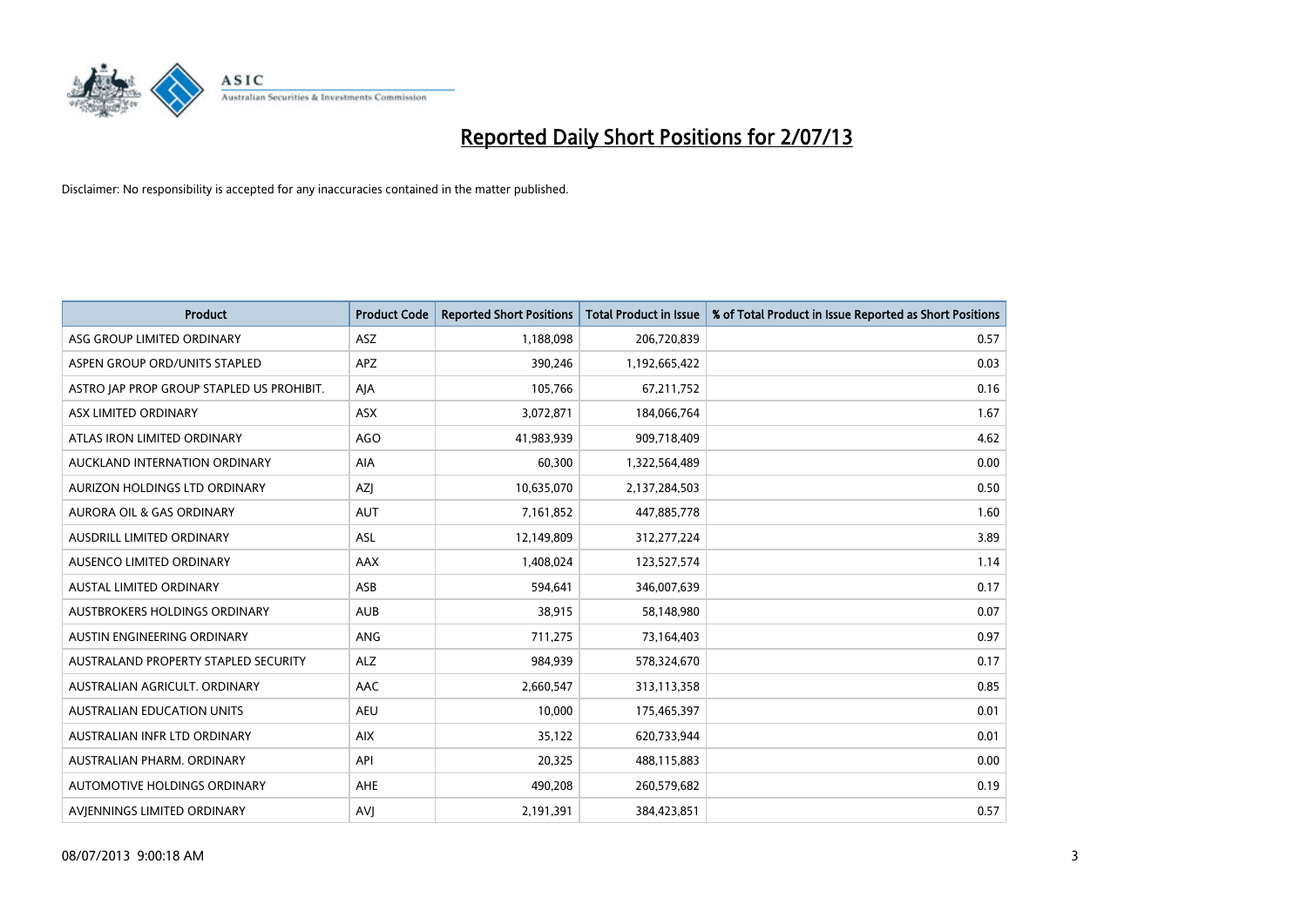

| <b>Product</b>                         | <b>Product Code</b> | <b>Reported Short Positions</b> | <b>Total Product in Issue</b> | % of Total Product in Issue Reported as Short Positions |
|----------------------------------------|---------------------|---------------------------------|-------------------------------|---------------------------------------------------------|
| AWE LIMITED ORDINARY                   | <b>AWE</b>          | 3,284,624                       | 522,116,985                   | 0.63                                                    |
| AZUMAH RESOURCES ORDINARY              | <b>AZM</b>          | 5,001                           | 334,064,096                   | 0.00                                                    |
| <b>BANDANNA ENERGY ORDINARY</b>        | <b>BND</b>          | 23,093,656                      | 528,481,199                   | 4.37                                                    |
| BANK OF QUEENSLAND. ORDINARY           | <b>BOQ</b>          | 7,062,812                       | 318,192,231                   | 2.22                                                    |
| <b>BASE RES LIMITED ORDINARY</b>       | <b>BSE</b>          | 4,014,176                       | 561,840,029                   | 0.71                                                    |
| BATHURST RES NZ LTD ORDINARY           | <b>BRL</b>          | 48,154,222                      | 699,247,997                   | 6.89                                                    |
| <b>BC IRON LIMITED ORDINARY</b>        | <b>BCI</b>          | 541,038                         | 123,279,384                   | 0.44                                                    |
| BEACH ENERGY LIMITED ORDINARY          | <b>BPT</b>          | 19,596,139                      | 1,268,647,188                 | 1.54                                                    |
| BEADELL RESOURCE LTD ORDINARY          | <b>BDR</b>          | 65,400,424                      | 788,277,280                   | 8.30                                                    |
| <b>BEGA CHEESE LTD ORDINARY</b>        | <b>BGA</b>          | 54,977                          | 151,866,050                   | 0.04                                                    |
| BENDIGO AND ADELAIDE ORDINARY          | <b>BEN</b>          | 15,255,381                      | 407,185,500                   | 3.75                                                    |
| BERKELEY RESOURCES ORDINARY            | <b>BKY</b>          | 598,652                         | 179,393,323                   | 0.33                                                    |
| <b>BHP BILLITON LIMITED ORDINARY</b>   | <b>BHP</b>          | 9,881,810                       | 3,211,691,105                 | 0.31                                                    |
| <b>BILLABONG ORDINARY</b>              | <b>BBG</b>          | 16,117,196                      | 478,944,292                   | 3.37                                                    |
| <b>BLACKMORES LIMITED ORDINARY</b>     | <b>BKL</b>          | 4,572                           | 16,972,069                    | 0.03                                                    |
| BLACKTHORN RESOURCES ORD US PROHIBITED | <b>BTR</b>          | 653,029                         | 164,285,950                   | 0.40                                                    |
| BLUESCOPE STEEL LTD ORDINARY           | <b>BSL</b>          | 8,329,688                       | 558,243,305                   | 1.49                                                    |
| <b>BOART LONGYEAR ORDINARY</b>         | <b>BLY</b>          | 46,618,311                      | 461,163,412                   | 10.11                                                   |
| <b>BORAL LIMITED, ORDINARY</b>         | <b>BLD</b>          | 48,090,309                      | 774,000,641                   | 6.21                                                    |
| <b>BRADKEN LIMITED ORDINARY</b>        | <b>BKN</b>          | 12,770,720                      | 169,240,662                   | 7.55                                                    |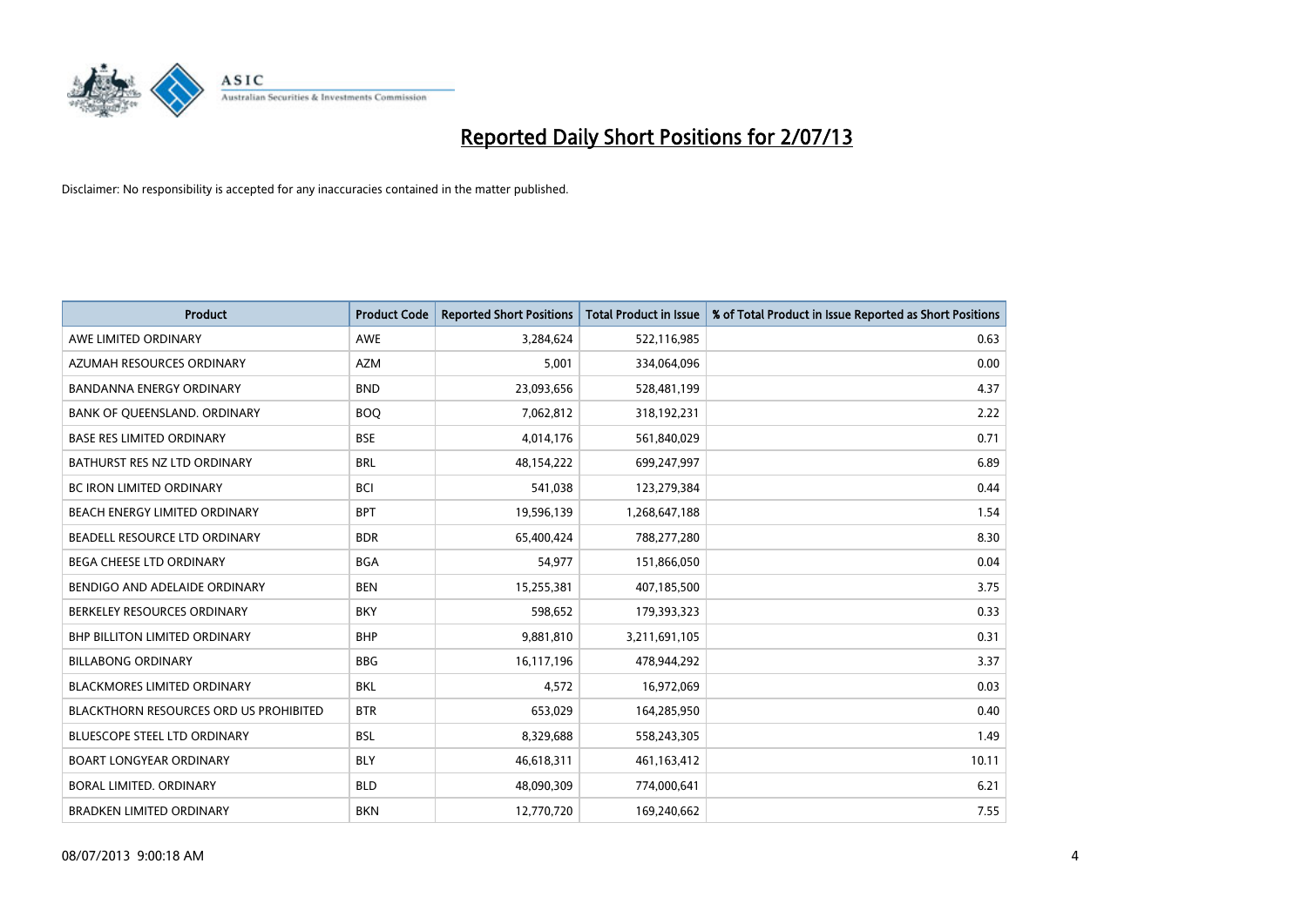

| <b>Product</b>                       | <b>Product Code</b> | <b>Reported Short Positions</b> | <b>Total Product in Issue</b> | % of Total Product in Issue Reported as Short Positions |
|--------------------------------------|---------------------|---------------------------------|-------------------------------|---------------------------------------------------------|
| <b>BRAMBLES LIMITED ORDINARY</b>     | <b>BXB</b>          | 3,288,242                       | 1,557,367,436                 | 0.21                                                    |
| BREVILLE GROUP LTD ORDINARY          | <b>BRG</b>          | 6,380,892                       | 130,095,322                   | 4.90                                                    |
| <b>BRICKWORKS LIMITED ORDINARY</b>   | <b>BKW</b>          | 6,508                           | 147,818,132                   | 0.00                                                    |
| BROCKMAN MINING LTD ORDINARY         | <b>BCK</b>          | 90,995                          | 7,894,482,131                 | 0.00                                                    |
| BT INVESTMENT MNGMNT ORDINARY        | <b>BTT</b>          | 101,879                         | 274,214,460                   | 0.04                                                    |
| <b>BUCCANEER ENERGY LTD ORDINARY</b> | <b>BCC</b>          | 500,000                         | 1,545,852,999                 | 0.03                                                    |
| <b>BURU ENERGY ORDINARY</b>          | <b>BRU</b>          | 17,003,827                      | 274,036,429                   | 6.20                                                    |
| <b>BWP TRUST ORDINARY UNITS</b>      | <b>BWP</b>          | 4,489,677                       | 537,753,954                   | 0.83                                                    |
| CABCHARGE AUSTRALIA ORDINARY         | CAB                 | 11,406,717                      | 120,430,683                   | 9.47                                                    |
| CALTEX AUSTRALIA ORDINARY            | <b>CTX</b>          | 2,437,986                       | 270,000,000                   | 0.90                                                    |
| CAPE LAMBERT RES LTD ORDINARY        | <b>CFE</b>          | 63,832                          | 681,741,942                   | 0.01                                                    |
| <b>CARBON ENERGY ORDINARY</b>        | <b>CNX</b>          | 4,533                           | 786,889,705                   | 0.00                                                    |
| <b>CARDNO LIMITED ORDINARY</b>       | CDD                 | 10,992,733                      | 143,726,327                   | 7.65                                                    |
| CARNARVON PETROLEUM ORDINARY         | <b>CVN</b>          | 39,246                          | 934,109,501                   | 0.00                                                    |
| CARSALES.COM LTD ORDINARY            | <b>CRZ</b>          | 2,127,690                       | 236,181,964                   | 0.90                                                    |
| <b>CASH CONVERTERS ORDINARY</b>      | CCV                 | 2,831,313                       | 423,861,025                   | 0.67                                                    |
| <b>CBD ENERGY LIMITED ORDINARY</b>   | CBD                 | 250,000                         | 522,847,345                   | 0.05                                                    |
| CEDAR WOODS PROP. ORDINARY           | <b>CWP</b>          | 98,887                          | 73,359,551                    | 0.13                                                    |
| CENTRAL PETROLEUM ORDINARY           | <b>CTP</b>          | 805,596                         | 1,440,078,845                 | 0.06                                                    |
| <b>CERAMIC FUEL CELLS ORDINARY</b>   | <b>CFU</b>          | 584,518                         | 1,591,941,620                 | 0.04                                                    |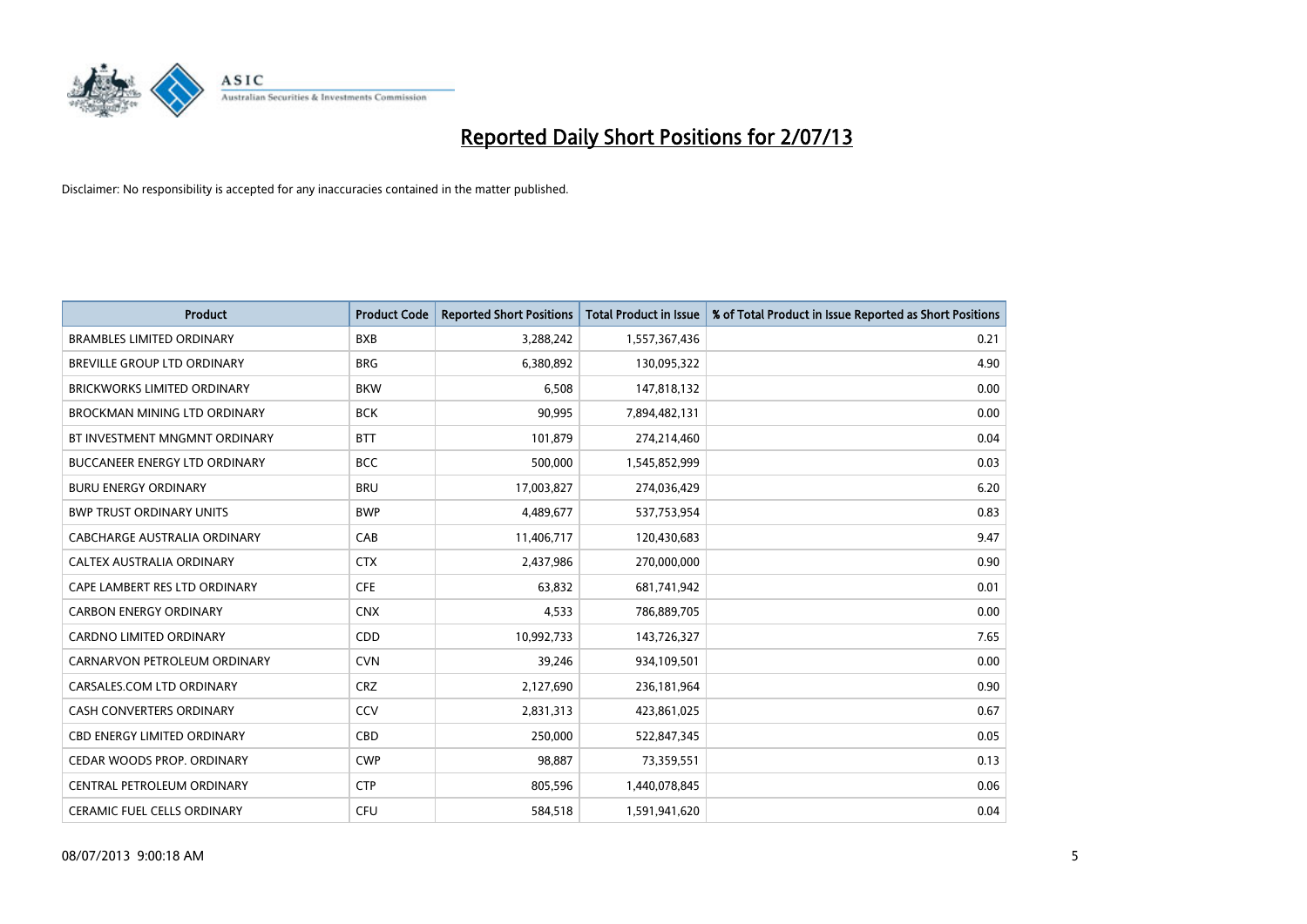

| <b>Product</b>                          | <b>Product Code</b> | <b>Reported Short Positions</b> | <b>Total Product in Issue</b> | % of Total Product in Issue Reported as Short Positions |
|-----------------------------------------|---------------------|---------------------------------|-------------------------------|---------------------------------------------------------|
| CFS RETAIL TRUST GRP STAPLED SECURITIES | <b>CFX</b>          | 62,499,268                      | 2,828,495,659                 | 2.21                                                    |
| CHALLENGER DIV.PRO. STAPLED UNITS       | <b>CDI</b>          | 48,911                          | 214,101,013                   | 0.02                                                    |
| <b>CHALLENGER LIMITED ORDINARY</b>      | <b>CGF</b>          | 3,262,363                       | 530,862,585                   | 0.61                                                    |
| CHANDLER MACLEOD LTD ORDINARY           | <b>CMG</b>          | 283,798                         | 469,679,390                   | 0.06                                                    |
| CHARTER HALL GROUP STAPLED US PROHIBIT. | <b>CHC</b>          | 409,165                         | 302,262,312                   | 0.14                                                    |
| <b>CHARTER HALL RETAIL UNITS</b>        | CQR                 | 3,509,363                       | 337,582,974                   | 1.04                                                    |
| <b>CHORUS LIMITED ORDINARY</b>          | <b>CNU</b>          | 146,596                         | 389,299,049                   | 0.04                                                    |
| CITIGOLD CORP LTD ORDINARY              | <b>CTO</b>          | 153,427                         | 1,352,907,765                 | 0.01                                                    |
| <b>CLOUGH LIMITED ORDINARY</b>          | <b>CLO</b>          | 6,890,575                       | 778,020,042                   | 0.89                                                    |
| COAL OF AFRICA LTD ORDINARY             | <b>CZA</b>          | 100,326                         | 1,048,368,613                 | 0.01                                                    |
| COALSPUR MINES LTD ORDINARY             | <b>CPL</b>          | 8,204,907                       | 639,748,901                   | 1.28                                                    |
| COCA-COLA AMATIL ORDINARY               | <b>CCL</b>          | 7,229,270                       | 763,590,249                   | 0.95                                                    |
| <b>COCHLEAR LIMITED ORDINARY</b>        | <b>COH</b>          | 4,171,399                       | 57,040,932                    | 7.31                                                    |
| <b>COCKATOO COAL ORDINARY</b>           | <b>COK</b>          | 9,326,798                       | 1,021,101,465                 | 0.91                                                    |
| <b>CODAN LIMITED ORDINARY</b>           | <b>CDA</b>          | 713,371                         | 176,926,104                   | 0.40                                                    |
| COFFEY INTERNATIONAL ORDINARY           | <b>COF</b>          | 41,002                          | 255,833,165                   | 0.02                                                    |
| COLLINS FOODS LTD ORDINARY              | <b>CKF</b>          | 592,328                         | 93,000,003                    | 0.64                                                    |
| COMMONWEALTH BANK, ORDINARY             | <b>CBA</b>          | 11,024,056                      | 1,611,928,836                 | 0.68                                                    |
| <b>COMMONWEALTH PROP ORDINARY UNITS</b> | <b>CPA</b>          | 42,971,912                      | 2,347,003,413                 | 1.83                                                    |
| <b>COMPASS RESOURCES ORDINARY</b>       | <b>CMR</b>          | 7,472                           | 1,403,744,100                 | 0.00                                                    |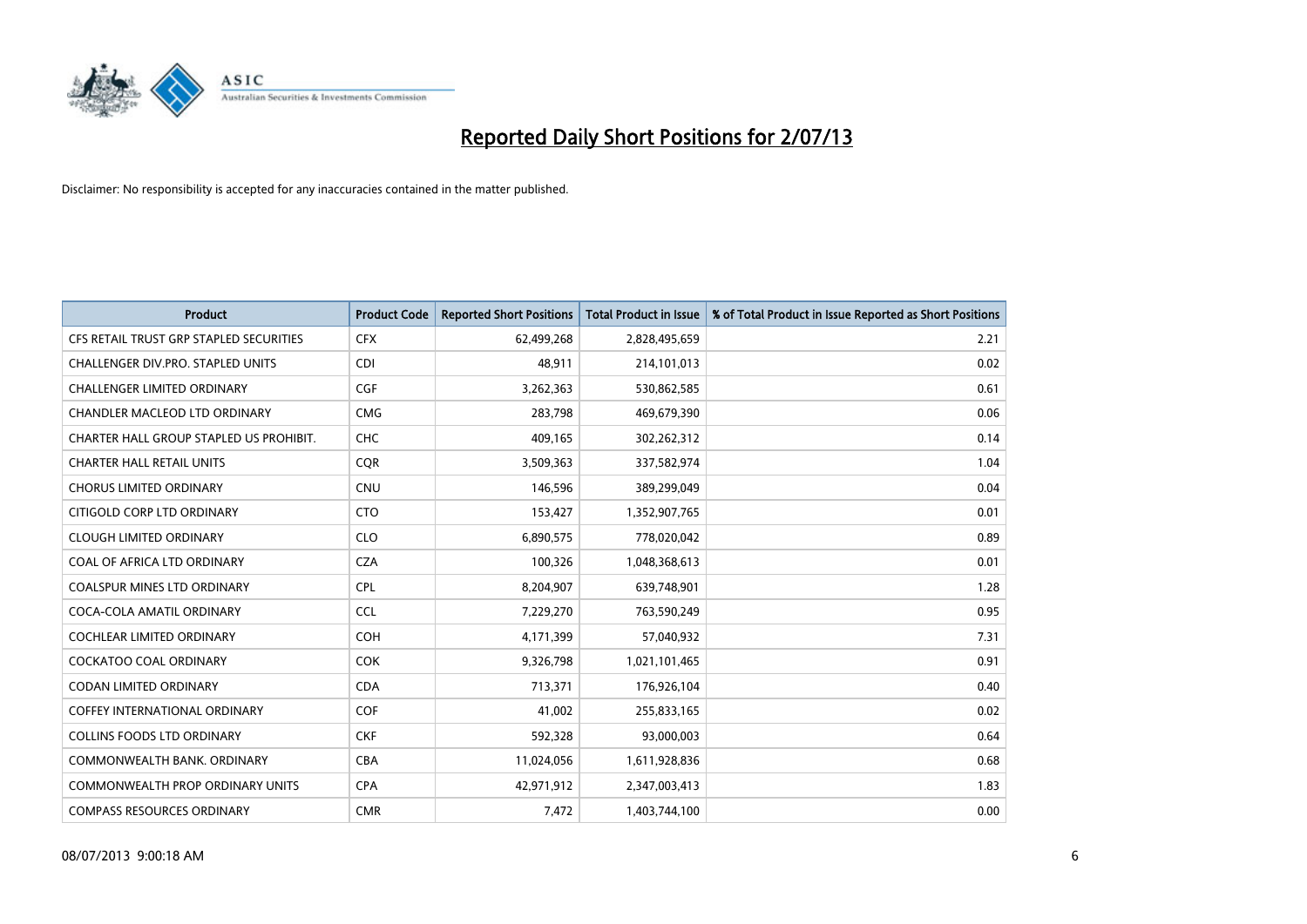

| <b>Product</b>                          | <b>Product Code</b> | <b>Reported Short Positions</b> | <b>Total Product in Issue</b> | % of Total Product in Issue Reported as Short Positions |
|-----------------------------------------|---------------------|---------------------------------|-------------------------------|---------------------------------------------------------|
| <b>COMPUTERSHARE LTD ORDINARY</b>       | <b>CPU</b>          | 10,861,651                      | 556,203,079                   | 1.95                                                    |
| CORP TRAVEL LIMITED ORDINARY            | <b>CTD</b>          | 219,908                         | 78,081,184                    | 0.28                                                    |
| <b>CREDIT CORP GROUP ORDINARY</b>       | <b>CCP</b>          | 83,642                          | 45,932,899                    | 0.18                                                    |
| <b>CROMWELL PROP STAPLED SECURITIES</b> | <b>CMW</b>          | 3,878,988                       | 1,713,721,456                 | 0.23                                                    |
| <b>CROWN LIMITED ORDINARY</b>           | <b>CWN</b>          | 2,312,300                       | 728,394,185                   | 0.32                                                    |
| <b>CSG LIMITED ORDINARY</b>             | CSV                 | 212,113                         | 278,155,477                   | 0.08                                                    |
| <b>CSL LIMITED ORDINARY</b>             | <b>CSL</b>          | 2,155,208                       | 488,086,870                   | 0.44                                                    |
| <b>CSR LIMITED ORDINARY</b>             | <b>CSR</b>          | 44,933,149                      | 506,000,315                   | 8.88                                                    |
| <b>CUDECO LIMITED ORDINARY</b>          | CDU                 | 5,811,461                       | 204,877,294                   | 2.84                                                    |
| DART ENERGY LTD ORDINARY                | <b>DTE</b>          | 14,312,973                      | 878,789,752                   | 1.63                                                    |
| DATA#3 LIMITED ORDINARY                 | DTL                 | 160,295                         | 153,974,950                   | 0.10                                                    |
| DAVID JONES LIMITED ORDINARY            | <b>DJS</b>          | 59,569,941                      | 535,002,401                   | 11.13                                                   |
| DECMIL GROUP LIMITED ORDINARY           | <b>DCG</b>          | 5,574,685                       | 168,203,219                   | 3.31                                                    |
| DEEP YELLOW LIMITED ORDINARY            | <b>DYL</b>          | 100,002                         | 1,560,859,287                 | 0.01                                                    |
| DEXUS PROPERTY GROUP STAPLED UNITS      | <b>DXS</b>          | 14,881,686                      | 4,839,024,176                 | 0.31                                                    |
| DISCOVERY METALS LTD ORDINARY           | <b>DML</b>          | 13,238,770                      | 486,986,451                   | 2.72                                                    |
| DOMINO PIZZA ENTERPR ORDINARY           | <b>DMP</b>          | 330,480                         | 70,192,674                    | 0.47                                                    |
| DORAY MINERALS LTD ORDINARY             | <b>DRM</b>          | 57,921                          | 141,866,768                   | 0.04                                                    |
| DOWNER EDI LIMITED ORDINARY             | <b>DOW</b>          | 9,591,699                       | 433,409,429                   | 2.21                                                    |
| DRILLSEARCH ENERGY ORDINARY             | <b>DLS</b>          | 20,969,143                      | 427,753,371                   | 4.90                                                    |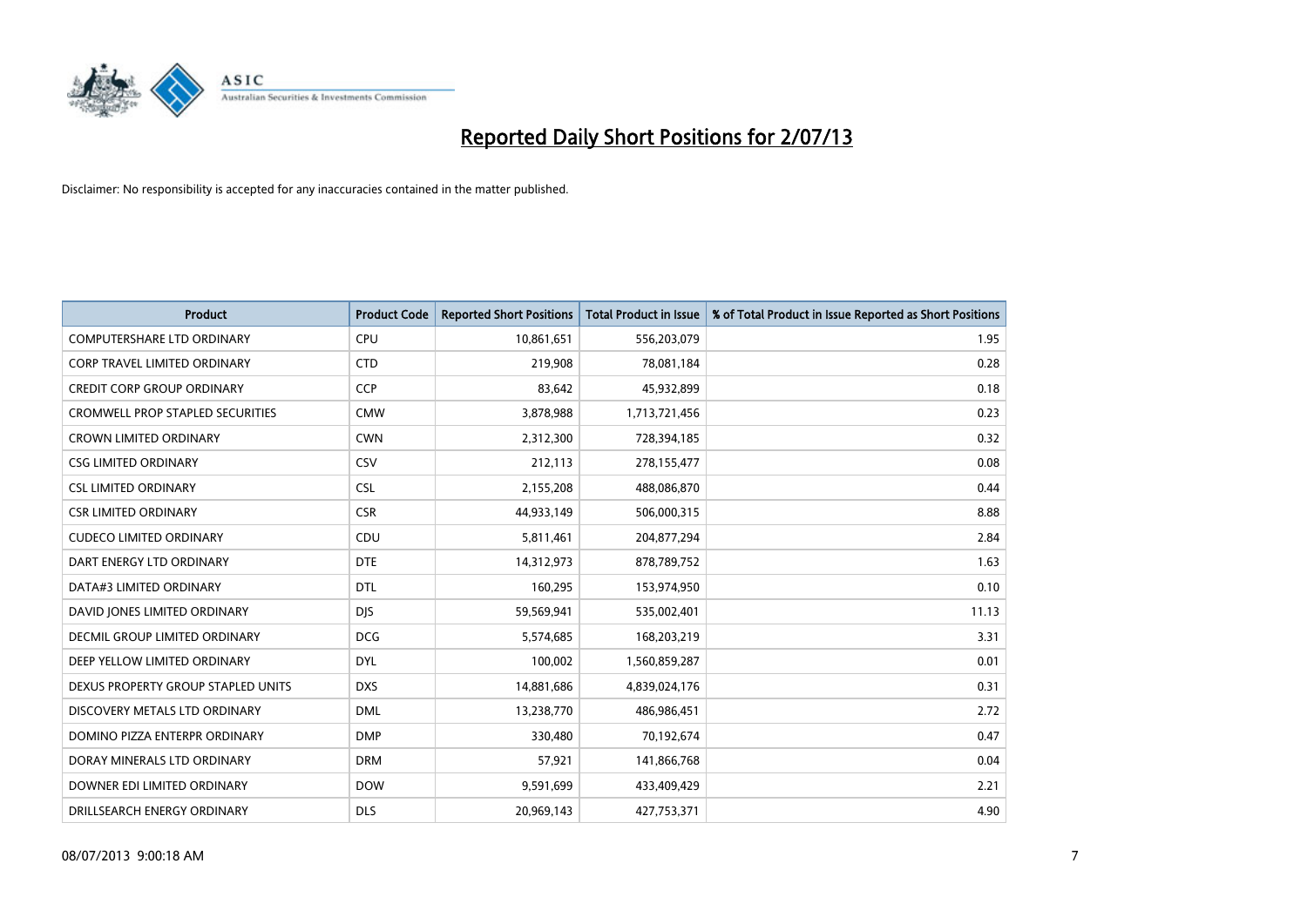

| <b>Product</b>                       | <b>Product Code</b> | <b>Reported Short Positions</b> | <b>Total Product in Issue</b> | % of Total Product in Issue Reported as Short Positions |
|--------------------------------------|---------------------|---------------------------------|-------------------------------|---------------------------------------------------------|
| DUET GROUP STAPLED US PROHIBIT.      | <b>DUE</b>          | 6,618,247                       | 1,169,314,842                 | 0.57                                                    |
| <b>DULUXGROUP LIMITED ORDINARY</b>   | <b>DLX</b>          | 5,227,158                       | 376,810,326                   | 1.39                                                    |
| DWS LTD ORDINARY                     | <b>DWS</b>          | 414,650                         | 132,362,763                   | 0.31                                                    |
| ECHO ENTERTAINMENT ORDINARY          | EGP                 | 12,335,601                      | 825,672,730                   | 1.49                                                    |
| <b>ELDERS LIMITED ORDINARY</b>       | <b>ELD</b>          | 18,435,408                      | 448,598,480                   | 4.11                                                    |
| ELEMENTAL MINERALS ORDINARY          | <b>ELM</b>          | 34,106                          | 288,587,228                   | 0.01                                                    |
| ELEMENTOS LIMITED ORDINARY           | ELT                 | 16                              | 154,349,209                   | 0.00                                                    |
| <b>EMECO HOLDINGS ORDINARY</b>       | <b>EHL</b>          | 16,758,939                      | 599,675,707                   | 2.79                                                    |
| <b>ENDEAVOUR MIN CORP CDI 1:1</b>    | <b>EVR</b>          | 100,000                         | 126,540,908                   | 0.08                                                    |
| <b>ENERGY RESOURCES ORDINARY 'A'</b> | ERA                 | 10,555,314                      | 517,725,062                   | 2.04                                                    |
| <b>ENERGY WORLD CORPOR. ORDINARY</b> | <b>EWC</b>          | 25,932,704                      | 1,734,166,672                 | 1.50                                                    |
| <b>ENVESTRA LIMITED ORDINARY</b>     | <b>ENV</b>          | 11,237,865                      | 1,796,808,474                 | 0.63                                                    |
| EQUATORIAL RES LTD ORDINARY          | EQX                 | 8                               | 119,835,353                   | 0.00                                                    |
| ERM POWER LIMITED ORDINARY           | EPW                 | 449,738                         | 203,332,935                   | 0.22                                                    |
| ETHANE PIPELINE STAPLED SECURITIES   | <b>EPX</b>          | 133                             | 69,302,275                    | 0.00                                                    |
| EVOLUTION MINING LTD ORDINARY        | <b>EVN</b>          | 23,288,324                      | 708,092,989                   | 3.29                                                    |
| <b>EXALT RESOURCES LTD ORDINARY</b>  | <b>ERD</b>          | 76,000                          | 56,538,628                    | 0.13                                                    |
| FAIRFAX MEDIA LTD ORDINARY           | <b>FXJ</b>          | 398,573,835                     | 2,351,955,725                 | 16.95                                                   |
| <b>FANTASTIC HOLDINGS ORDINARY</b>   | <b>FAN</b>          | 69,246                          | 102,739,538                   | 0.07                                                    |
| <b>FAR LTD ORDINARY</b>              | <b>FAR</b>          | 22,754,121                      | 2,499,846,742                 | 0.91                                                    |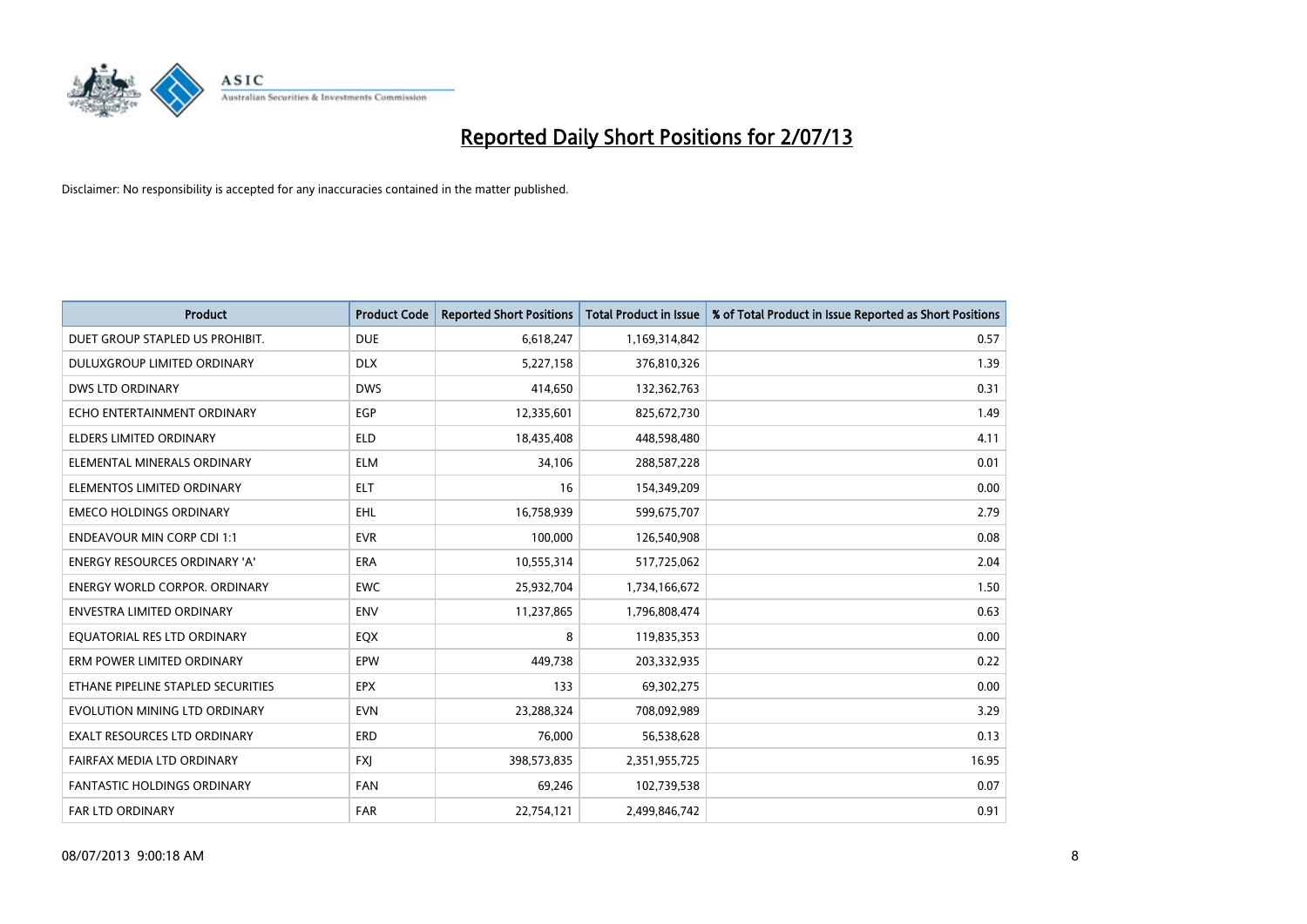

| <b>Product</b>                         | <b>Product Code</b> | <b>Reported Short Positions</b> | <b>Total Product in Issue</b> | % of Total Product in Issue Reported as Short Positions |
|----------------------------------------|---------------------|---------------------------------|-------------------------------|---------------------------------------------------------|
| FEDERATION CNTRES ORD/UNIT STAPLED SEC | <b>FDC</b>          | 2,831,733                       | 1,427,641,565                 | 0.20                                                    |
| FINBAR GROUP LIMITED ORDINARY          | <b>FRI</b>          | 54,710                          | 218,006,169                   | 0.03                                                    |
| FKP PROPERTY GROUP STAPLED SECURITIES  | <b>FKP</b>          | 8,214,126                       | 321,578,705                   | 2.55                                                    |
| FLEETWOOD CORP ORDINARY                | <b>FWD</b>          | 2,679,239                       | 60,522,619                    | 4.43                                                    |
| FLETCHER BUILDING ORDINARY             | <b>FBU</b>          | 3,358,922                       | 686,096,427                   | 0.49                                                    |
| FLEXIGROUP LIMITED ORDINARY            | <b>FXL</b>          | 785,414                         | 301,655,394                   | 0.26                                                    |
| <b>FLIGHT CENTRE ORDINARY</b>          | <b>FLT</b>          | 12,326,058                      | 100,426,726                   | 12.27                                                   |
| FLINDERS MINES LTD ORDINARY            | <b>FMS</b>          | 4,417,948                       | 1,821,300,404                 | 0.24                                                    |
| <b>FOCUS MINERALS LTD ORDINARY</b>     | <b>FML</b>          | 30,622,647                      | 9,137,375,877                 | 0.34                                                    |
| FORGE GROUP LIMITED ORDINARY           | FGE                 | 1,211,261                       | 86,169,014                    | 1.41                                                    |
| FORTESCUE METALS GRP ORDINARY          | <b>FMG</b>          | 174,070,941                     | 3,113,798,659                 | 5.59                                                    |
| <b>G.U.D. HOLDINGS ORDINARY</b>        | <b>GUD</b>          | 5,989,372                       | 71,341,319                    | 8.40                                                    |
| <b>G8 EDUCATION LIMITED ORDINARY</b>   | <b>GEM</b>          | 2,548,223                       | 272,151,612                   | 0.94                                                    |
| <b>GALAXY RESOURCES ORDINARY</b>       | GXY                 | 3,916,935                       | 584,355,501                   | 0.67                                                    |
| <b>GENETIC TECHNOLOGIES ORDINARY</b>   | GTG                 | 165,000                         | 475,471,819                   | 0.03                                                    |
| <b>GEODYNAMICS LIMITED ORDINARY</b>    | GDY                 | 850                             | 406,452,608                   | 0.00                                                    |
| <b>GINDALBIE METALS LTD ORDINARY</b>   | GBG                 | 53,881,915                      | 1,492,154,301                 | 3.61                                                    |
| <b>GOODMAN FIELDER, ORDINARY</b>       | <b>GFF</b>          | 55,226,154                      | 1,955,559,207                 | 2.82                                                    |
| <b>GOODMAN GROUP STAPLED</b>           | <b>GMG</b>          | 5,753,271                       | 1,713,233,947                 | 0.34                                                    |
| <b>GPT GROUP STAPLED SEC.</b>          | GPT                 | 3,725,664                       | 1,768,731,729                 | 0.21                                                    |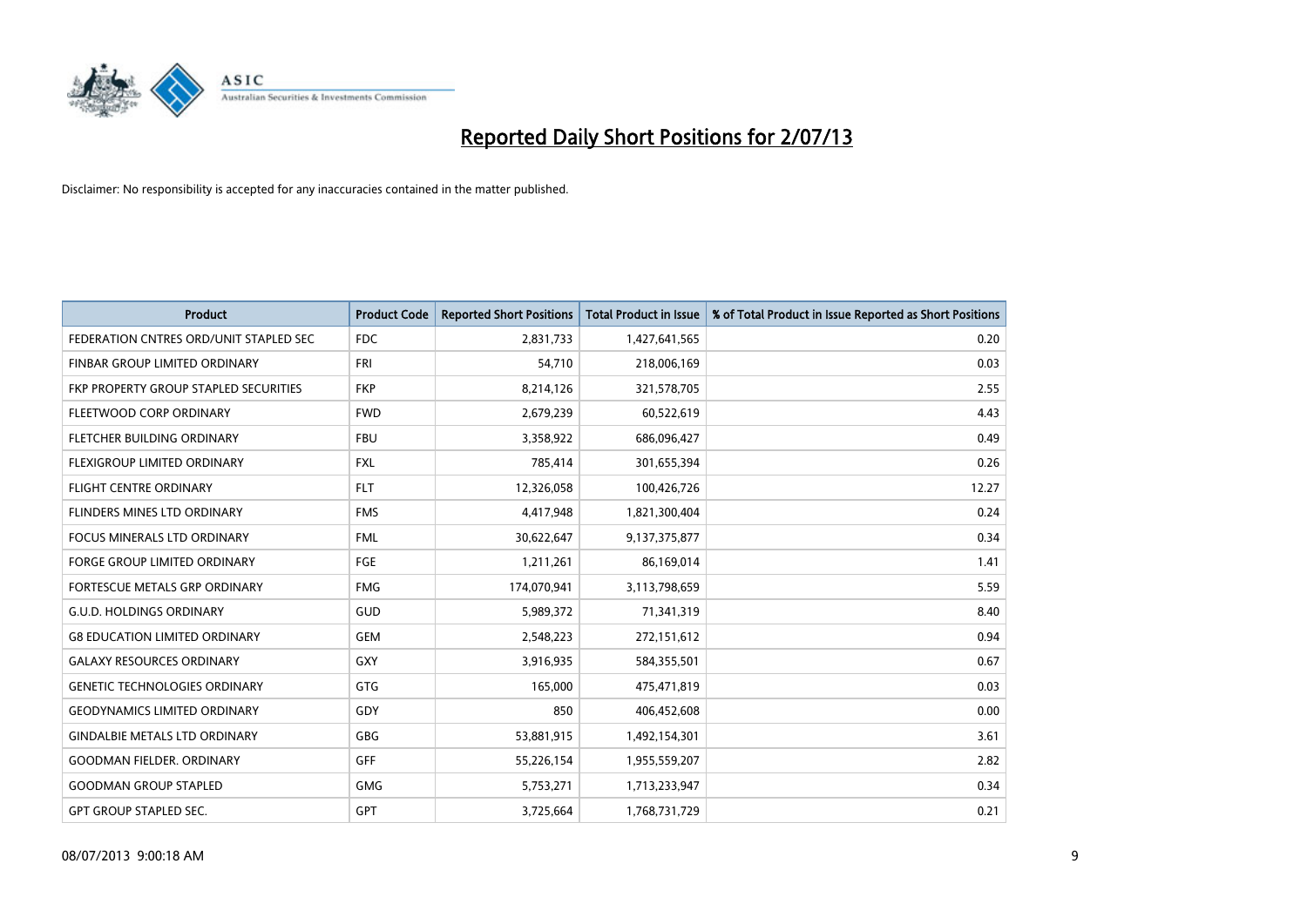

| <b>Product</b>                                   | <b>Product Code</b> | <b>Reported Short Positions</b> | <b>Total Product in Issue</b> | % of Total Product in Issue Reported as Short Positions |
|--------------------------------------------------|---------------------|---------------------------------|-------------------------------|---------------------------------------------------------|
| <b>GRAINCORP LIMITED A CLASS ORDINARY</b>        | <b>GNC</b>          | 1,011,267                       | 228,855,628                   | 0.44                                                    |
| <b>GRANGE RESOURCES. ORDINARY</b>                | GRR                 | 6,128,337                       | 1,156,492,195                 | 0.53                                                    |
| <b>GREENLAND MIN EN LTD ORDINARY</b>             | GGG                 | 5,479,639                       | 571,975,263                   | 0.96                                                    |
| <b>GROWTHPOINT PROPERTY ORD/UNIT STAPLED SEC</b> | GOZ                 | 129,034                         | 402,830,366                   | 0.03                                                    |
| <b>GRYPHON MINERALS LTD ORDINARY</b>             | GRY                 | 13,881,019                      | 400,464,983                   | 3.47                                                    |
| <b>GUILDFORD COAL LTD ORDINARY</b>               | <b>GUF</b>          | 671,741                         | 635,046,899                   | 0.11                                                    |
| <b>GUNNS LIMITED ORDINARY</b>                    | <b>GNS</b>          | 51,772,667                      | 848,401,559                   | 6.10                                                    |
| <b>GWA GROUP LTD ORDINARY</b>                    | <b>GWA</b>          | 13,440,883                      | 306,533,770                   | 4.38                                                    |
| <b>HARVEY NORMAN ORDINARY</b>                    | <b>HVN</b>          | 87,071,273                      | 1,062,316,784                 | 8.20                                                    |
| HASTIE GROUP LIMITED ORDINARY                    | <b>HST</b>          | 5,000                           | 137,353,504                   | 0.00                                                    |
| <b>HENDERSON GROUP CDI 1:1</b>                   | <b>HGG</b>          | 1,538,527                       | 750,414,058                   | 0.21                                                    |
| HFA HOLDINGS LIMITED ORDINARY                    | <b>HFA</b>          | 3,809                           | 117,332,831                   | 0.00                                                    |
| HIGHLANDS PACIFIC ORDINARY                       | <b>HIG</b>          | $\mathbf{1}$                    | 789,344,774                   | 0.00                                                    |
| HILLGROVE RES LTD ORDINARY                       | <b>HGO</b>          | 1,644,834                       | 1,022,760,221                 | 0.16                                                    |
| HILLS HOLDINGS LTD ORDINARY                      | <b>HIL</b>          | 567,046                         | 246,500,444                   | 0.23                                                    |
| HORIZON OIL LIMITED ORDINARY                     | <b>HZN</b>          | 52,078,058                      | 1,135,266,515                 | 4.59                                                    |
| HOT CHILI LTD ORDINARY                           | <b>HCH</b>          | 9,467                           | 297,462,196                   | 0.00                                                    |
| <b>ICON ENERGY LIMITED ORDINARY</b>              | <b>ICN</b>          | 41,705                          | 533,391,210                   | 0.01                                                    |
| <b>IINET LIMITED ORDINARY</b>                    | <b>IIN</b>          | 2,141,704                       | 161,238,847                   | 1.33                                                    |
| ILUKA RESOURCES ORDINARY                         | ILU                 | 47,905,871                      | 418,700,517                   | 11.44                                                   |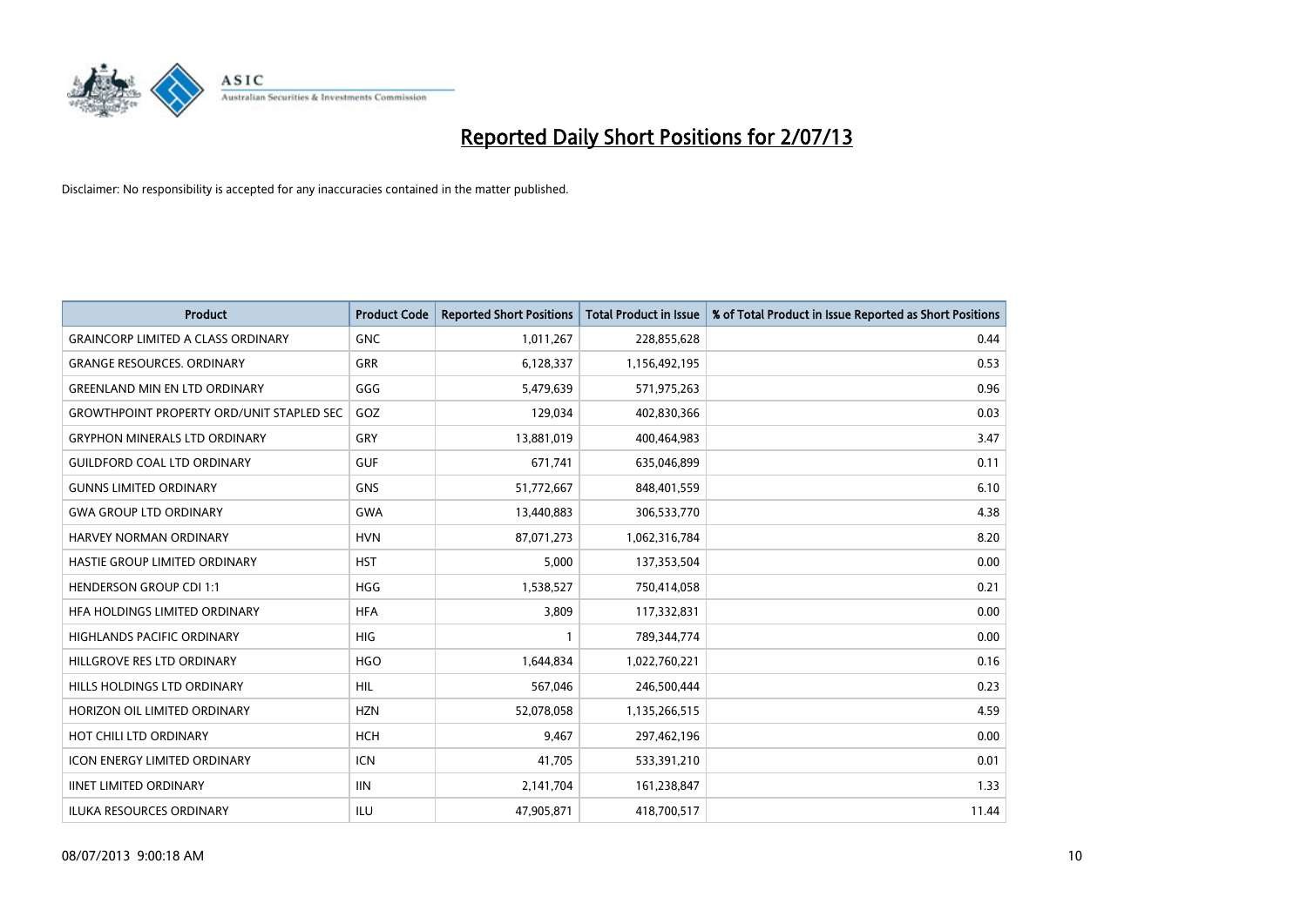

| <b>Product</b>                                | <b>Product Code</b> | <b>Reported Short Positions</b> | <b>Total Product in Issue</b> | % of Total Product in Issue Reported as Short Positions |
|-----------------------------------------------|---------------------|---------------------------------|-------------------------------|---------------------------------------------------------|
| <b>IMDEX LIMITED ORDINARY</b>                 | <b>IMD</b>          | 5,996,592                       | 210,473,188                   | 2.85                                                    |
| IMF (AUSTRALIA) LTD ORDINARY                  | <b>IMF</b>          | 1,349,083                       | 123,201,716                   | 1.10                                                    |
| <b>INCITEC PIVOT ORDINARY</b>                 | IPL                 | 25,087,578                      | 1,628,730,107                 | 1.54                                                    |
| INDEPENDENCE GROUP ORDINARY                   | <b>IGO</b>          | 5,599,379                       | 232,882,535                   | 2.40                                                    |
| <b>INDOPHIL RESOURCES ORDINARY</b>            | <b>IRN</b>          | 1,386,228                       | 1,203,146,194                 | 0.12                                                    |
| <b>INFIGEN ENERGY STAPLED SECURITIES</b>      | <b>IFN</b>          | 3,235,701                       | 762,265,972                   | 0.42                                                    |
| <b>INOVA RESOURCES LTD ORDINARY</b>           | <b>IVA</b>          | 997,005                         | 726,565,560                   | 0.14                                                    |
| INSURANCE AUSTRALIA ORDINARY                  | IAG                 | 2,372,089                       | 2,079,034,021                 | 0.11                                                    |
| INTEGRATED RESEARCH ORDINARY                  | IRI                 | 71,324                          | 168, 367, 453                 | 0.04                                                    |
| <b>INTREPID MINES ORDINARY</b>                | <b>IAU</b>          | 23,392,159                      | 555,950,595                   | 4.21                                                    |
| <b>INVESTA OFFICE FUND STAPLED SECURITIES</b> | <b>IOF</b>          | 1,510,745                       | 614,047,458                   | 0.25                                                    |
| <b>INVOCARE LIMITED ORDINARY</b>              | <b>IVC</b>          | 2,853,247                       | 110,030,298                   | 2.59                                                    |
| ION LIMITED ORDINARY                          | <b>ION</b>          | 164,453                         | 256,365,105                   | 0.06                                                    |
| <b>IOOF HOLDINGS LTD ORDINARY</b>             | IFL                 | 2,588,222                       | 232,118,034                   | 1.12                                                    |
| <b>IRESS LIMITED ORDINARY</b>                 | <b>IRE</b>          | 2,368,053                       | 129,585,246                   | 1.83                                                    |
| <b>IRON ORE HOLDINGS ORDINARY</b>             | <b>IOH</b>          | 26,197                          | 161,174,005                   | 0.02                                                    |
| <b>ISELECT LTD ORDINARY</b>                   | <b>ISU</b>          | 877,642                         | 259,064,894                   | 0.34                                                    |
| JAMES HARDIE INDUST CHESS DEPOSITARY INT      | <b>IHX</b>          | 4,266,955                       | 442,091,547                   | 0.97                                                    |
| <b>JB HI-FI LIMITED ORDINARY</b>              | <b>JBH</b>          | 16,797,983                      | 98,947,309                    | 16.98                                                   |
| <b>JUMBO INTERACTIVE ORDINARY</b>             | <b>JIN</b>          | 2,342                           | 43,552,560                    | 0.01                                                    |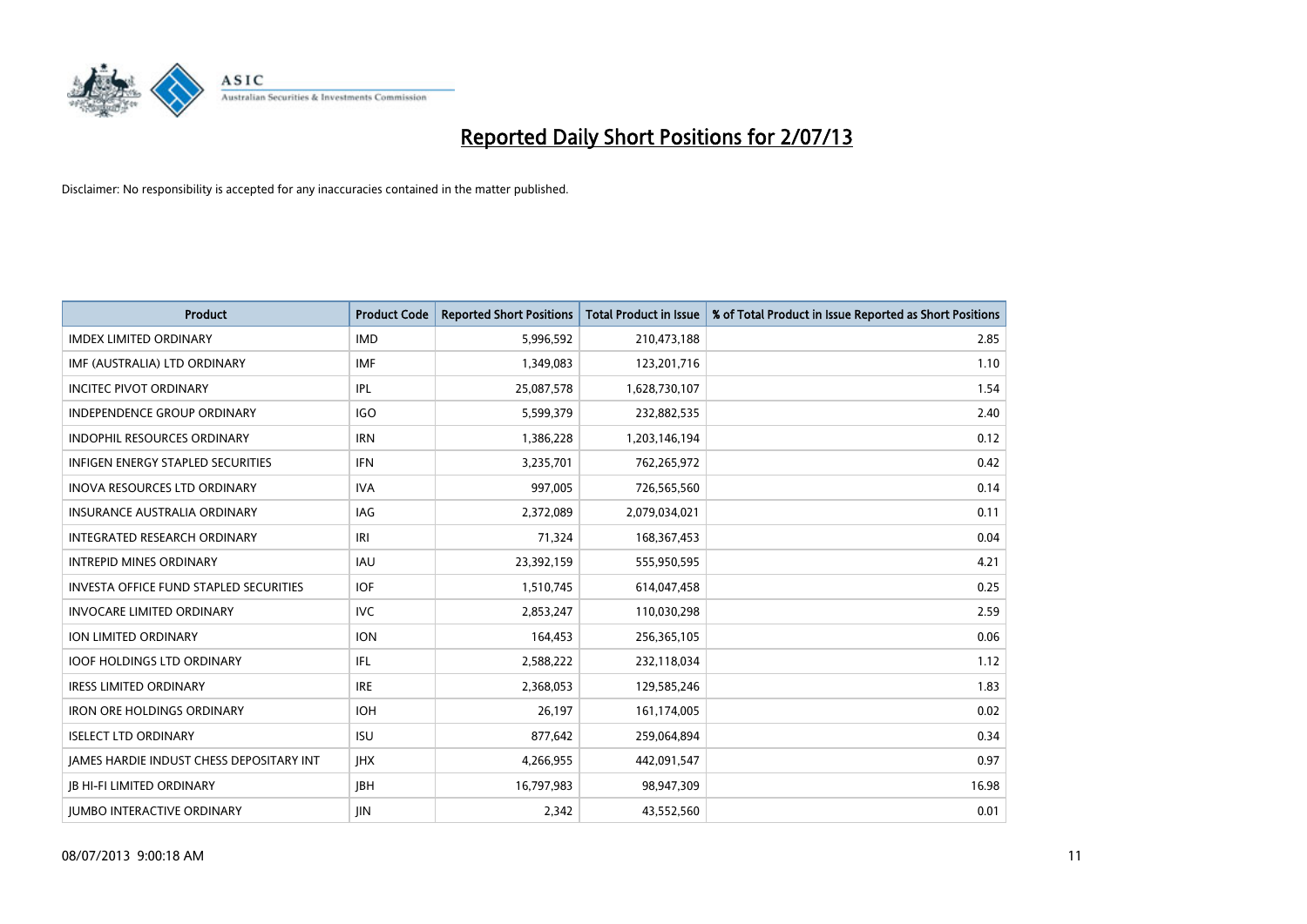

| <b>Product</b>                        | <b>Product Code</b> | <b>Reported Short Positions</b> | <b>Total Product in Issue</b> | % of Total Product in Issue Reported as Short Positions |
|---------------------------------------|---------------------|---------------------------------|-------------------------------|---------------------------------------------------------|
| <b>JUPITER MINES ORDINARY</b>         | <b>IMS</b>          | 9,874                           | 2,281,835,383                 | 0.00                                                    |
| KAGARA LTD ORDINARY                   | KZL                 | 3,414,990                       | 798,953,117                   | 0.43                                                    |
| KAROON GAS AUSTRALIA ORDINARY         | <b>KAR</b>          | 3,606,813                       | 221,420,769                   | 1.63                                                    |
| KATHMANDU HOLD LTD ORDINARY           | <b>KMD</b>          | 391,994                         | 200,215,894                   | 0.20                                                    |
| <b>KBL MINING LIMITED ORDINARY</b>    | <b>KBL</b>          | 1,820                           | 293,535,629                   | 0.00                                                    |
| KINGSGATE CONSOLID, ORDINARY          | <b>KCN</b>          | 5,586,561                       | 152,191,905                   | 3.67                                                    |
| KINGSROSE MINING LTD ORDINARY         | <b>KRM</b>          | 306,691                         | 291,959,871                   | 0.11                                                    |
| LEIGHTON HOLDINGS ORDINARY            | LEI                 | 17,872,536                      | 337,235,188                   | 5.30                                                    |
| LEND LEASE GROUP UNIT/ORD STAPLED     | LLC                 | 2,807,764                       | 575,508,314                   | 0.49                                                    |
| LINC ENERGY LTD ORDINARY              | <b>LNC</b>          | 16, 167, 557                    | 518,687,562                   | 3.12                                                    |
| LION SELECTION GRP ORDINARY           | <b>LSX</b>          | 36                              | 95,420,020                    | 0.00                                                    |
| LOGICAMMS LIMITED ORDINARY            | <b>LCM</b>          | 4,565                           | 71,178,179                    | 0.01                                                    |
| LYCOPODIUM LIMITED ORDINARY           | <b>LYL</b>          | 11,370                          | 38,955,103                    | 0.03                                                    |
| LYNAS CORPORATION ORDINARY            | <b>LYC</b>          | 212,323,273                     | 1,960,801,292                 | 10.83                                                   |
| M2 TELECOMMUNICATION ORDINARY         | <b>MTU</b>          | 6,249,678                       | 178,320,592                   | 3.50                                                    |
| <b>MACA LIMITED ORDINARY</b>          | <b>MLD</b>          | 166,580                         | 172,500,000                   | 0.10                                                    |
| <b>MACMAHON HOLDINGS ORDINARY</b>     | MAH                 | 7,569,015                       | 1,261,699,966                 | 0.60                                                    |
| MACQ ATLAS ROADS GRP ORDINARY STAPLED | <b>MOA</b>          | 18,937,664                      | 478,531,436                   | 3.96                                                    |
| MACQUARIE GROUP LTD ORDINARY          | <b>MOG</b>          | 2,604,262                       | 339,816,303                   | 0.77                                                    |
| MAGELLAN FIN GRP LTD ORDINARY         | <b>MFG</b>          | 443,252                         | 152,782,876                   | 0.29                                                    |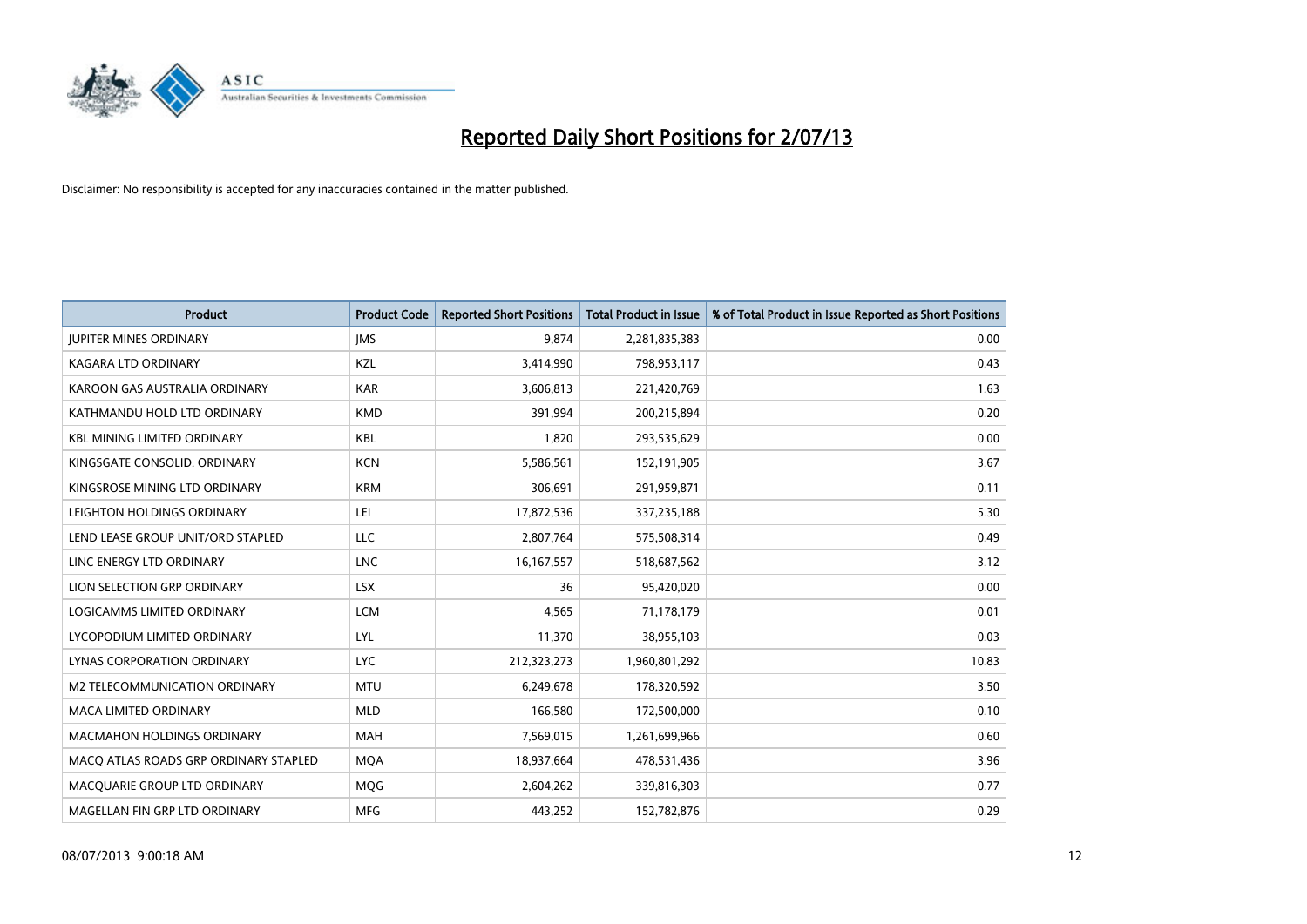

| <b>Product</b>                       | <b>Product Code</b> | <b>Reported Short Positions</b> | <b>Total Product in Issue</b> | % of Total Product in Issue Reported as Short Positions |
|--------------------------------------|---------------------|---------------------------------|-------------------------------|---------------------------------------------------------|
| <b>MATRIX C &amp; E LTD ORDINARY</b> | <b>MCE</b>          | 3,205,302                       | 94,555,428                    | 3.39                                                    |
| MAVERICK DRILLING ORDINARY           | <b>MAD</b>          | 8,776,609                       | 452,726,751                   | 1.94                                                    |
| <b>MAXITRANS INDUSTRIES ORDINARY</b> | <b>MXI</b>          | 32,948                          | 183,993,392                   | 0.02                                                    |
| MAYNE PHARMA LTD ORDINARY            | <b>MYX</b>          | 102,525                         | 562,956,475                   | 0.02                                                    |
| MCMILLAN SHAKESPEARE ORDINARY        | <b>MMS</b>          | 1,061,330                       | 74,523,965                    | 1.42                                                    |
| MCPHERSON'S LTD ORDINARY             | <b>MCP</b>          | 34,616                          | 89,294,198                    | 0.04                                                    |
| MEDUSA MINING LTD ORDINARY           | <b>MML</b>          | 1,446,938                       | 188,903,911                   | 0.77                                                    |
| MEO AUSTRALIA LTD ORDINARY           | <b>MEO</b>          | 19,345                          | 627,264,587                   | 0.00                                                    |
| <b>MERMAID MARINE ORDINARY</b>       | <b>MRM</b>          | 1,212,323                       | 228,166,230                   | 0.53                                                    |
| MESOBLAST LIMITED ORDINARY           | <b>MSB</b>          | 13,767,602                      | 315,423,901                   | 4.36                                                    |
| METALS X LIMITED ORDINARY            | <b>MLX</b>          | 223,655                         | 1,651,766,110                 | 0.01                                                    |
| METCASH LIMITED ORDINARY             | <b>MTS</b>          | 76,526,469                      | 880,704,786                   | 8.69                                                    |
| MICLYN EXP OFFSHR ORDINARY           | <b>MIO</b>          | 735,768                         | 281,538,972                   | 0.26                                                    |
| MIGHTY RIVER POWER ORDINARY          | <b>MYT</b>          | 201,246                         | 1,400,000,094                 | 0.01                                                    |
| MILLENNIUM MIN LTD ORDINARY          | <b>MOY</b>          | 1,000,000                       | 4,372,781,946                 | 0.02                                                    |
| MINCOR RESOURCES NL ORDINARY         | <b>MCR</b>          | 2,703,141                       | 188,208,274                   | 1.44                                                    |
| MINERAL DEPOSITS ORDINARY            | <b>MDL</b>          | 3,300,584                       | 83,538,786                    | 3.95                                                    |
| MINERAL RESOURCES. ORDINARY          | <b>MIN</b>          | 9,559,424                       | 185,987,992                   | 5.14                                                    |
| MIRABELA NICKEL LTD ORDINARY         | <b>MBN</b>          | 15,504,908                      | 876,801,147                   | 1.77                                                    |
| MIRVAC GROUP STAPLED SECURITIES      | <b>MGR</b>          | 10,632,132                      | 3,664,938,678                 | 0.29                                                    |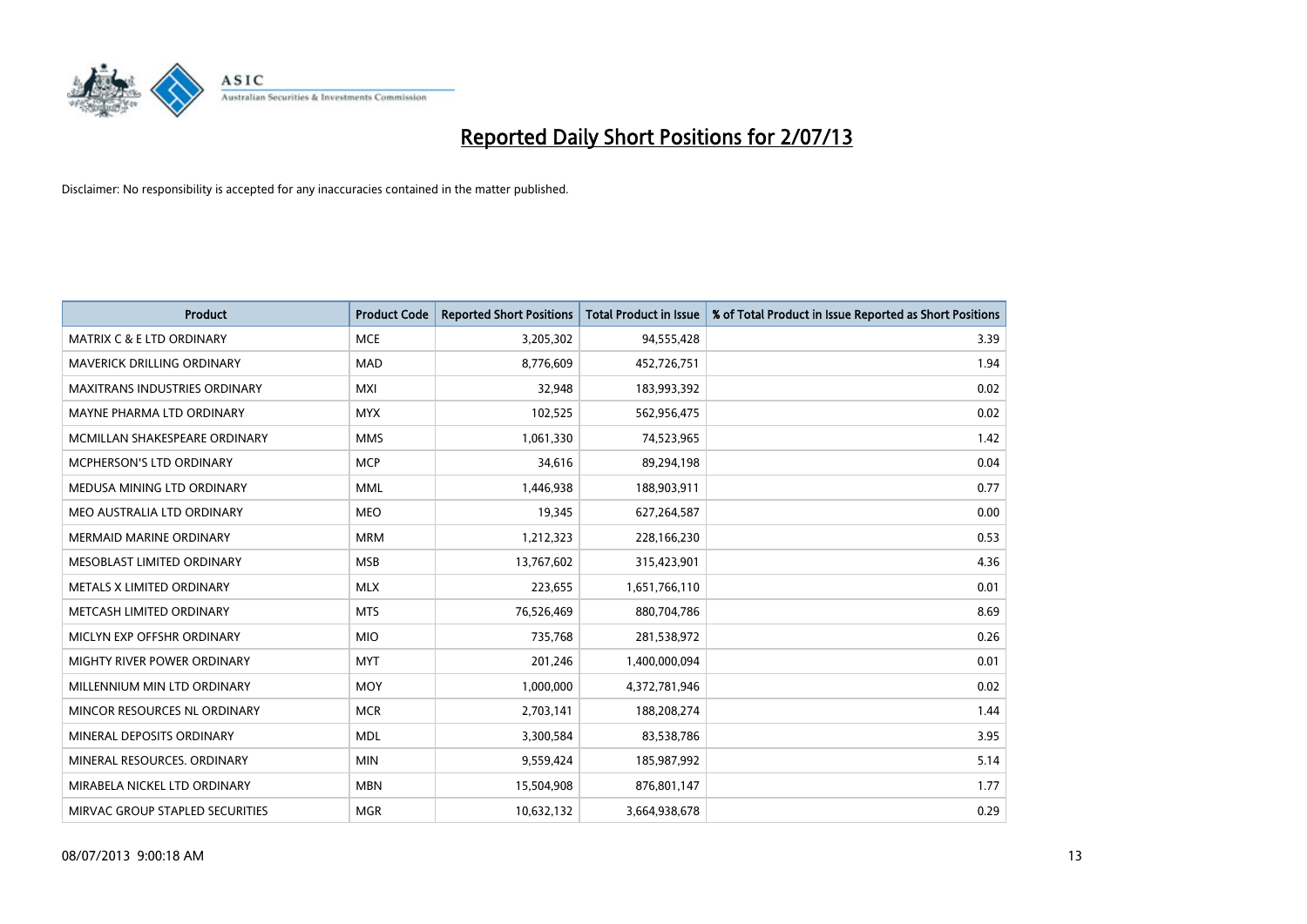

| <b>Product</b>                    | <b>Product Code</b> | <b>Reported Short Positions</b> | <b>Total Product in Issue</b> | % of Total Product in Issue Reported as Short Positions |
|-----------------------------------|---------------------|---------------------------------|-------------------------------|---------------------------------------------------------|
| MOLOPO ENERGY LTD ORDINARY        | <b>MPO</b>          | 693,280                         | 246,399,543                   | 0.28                                                    |
| MONADELPHOUS GROUP ORDINARY       | <b>MND</b>          | 10,706,274                      | 90,940,258                    | 11.77                                                   |
| MORTGAGE CHOICE LTD ORDINARY      | <b>MOC</b>          | 1,478,856                       | 123,431,282                   | 1.20                                                    |
| <b>MOUNT GIBSON IRON ORDINARY</b> | <b>MGX</b>          | 20,495,452                      | 1,090,584,232                 | 1.88                                                    |
| MULTIPLEX SITES SITES             | <b>MXUPA</b>        | 1,035                           | 4,500,000                     | 0.02                                                    |
| MURCHISON METALS LTD ORDINARY     | <b>MMX</b>          | 3,382,667                       | 450,497,346                   | 0.75                                                    |
| MYER HOLDINGS LTD ORDINARY        | <b>MYR</b>          | 79,313,875                      | 583,594,551                   | 13.59                                                   |
| MYSTATE LIMITED ORDINARY          | <b>MYS</b>          | 2,716                           | 87,153,047                    | 0.00                                                    |
| NATIONAL AUST, BANK ORDINARY      | <b>NAB</b>          | 8,189,297                       | 2,343,067,725                 | 0.35                                                    |
| NAVITAS LIMITED ORDINARY          | <b>NVT</b>          | 12,447,922                      | 375,367,918                   | 3.32                                                    |
| NEON ENERGY LIMITED ORDINARY      | <b>NEN</b>          | 2,000,431                       | 549,937,848                   | 0.36                                                    |
| NEW HOPE CORPORATION ORDINARY     | <b>NHC</b>          | 2,035,460                       | 830,563,352                   | 0.25                                                    |
| NEW STANDARD ENERGY ORDINARY      | <b>NSE</b>          | 383,817                         | 305,331,847                   | 0.13                                                    |
| NEWCREST MINING ORDINARY          | <b>NCM</b>          | 4,434,589                       | 766,510,971                   | 0.58                                                    |
| NEWS CORP. A NON-VOTING CDI       | <b>NNCLV</b>        | 2,770,166                       | 11,158,110                    | 24.83                                                   |
| NEWS CORP. B VOTING CDI           | <b>NNC</b>          | 113,505                         | 51,663,447                    | 0.22                                                    |
| NEWSAT LIMITED ORDINARY           | <b>NWT</b>          | 46,851                          | 539,578,507                   | 0.01                                                    |
| NEXTDC LIMITED ORDINARY           | <b>NXT</b>          | 6,289,251                       | 173,102,288                   | 3.63                                                    |
| NEXUS ENERGY LIMITED ORDINARY     | <b>NXS</b>          | 13,270,060                      | 1,329,821,159                 | 1.00                                                    |
| NIB HOLDINGS LIMITED ORDINARY     | <b>NHF</b>          | 689,454                         | 439,004,182                   | 0.16                                                    |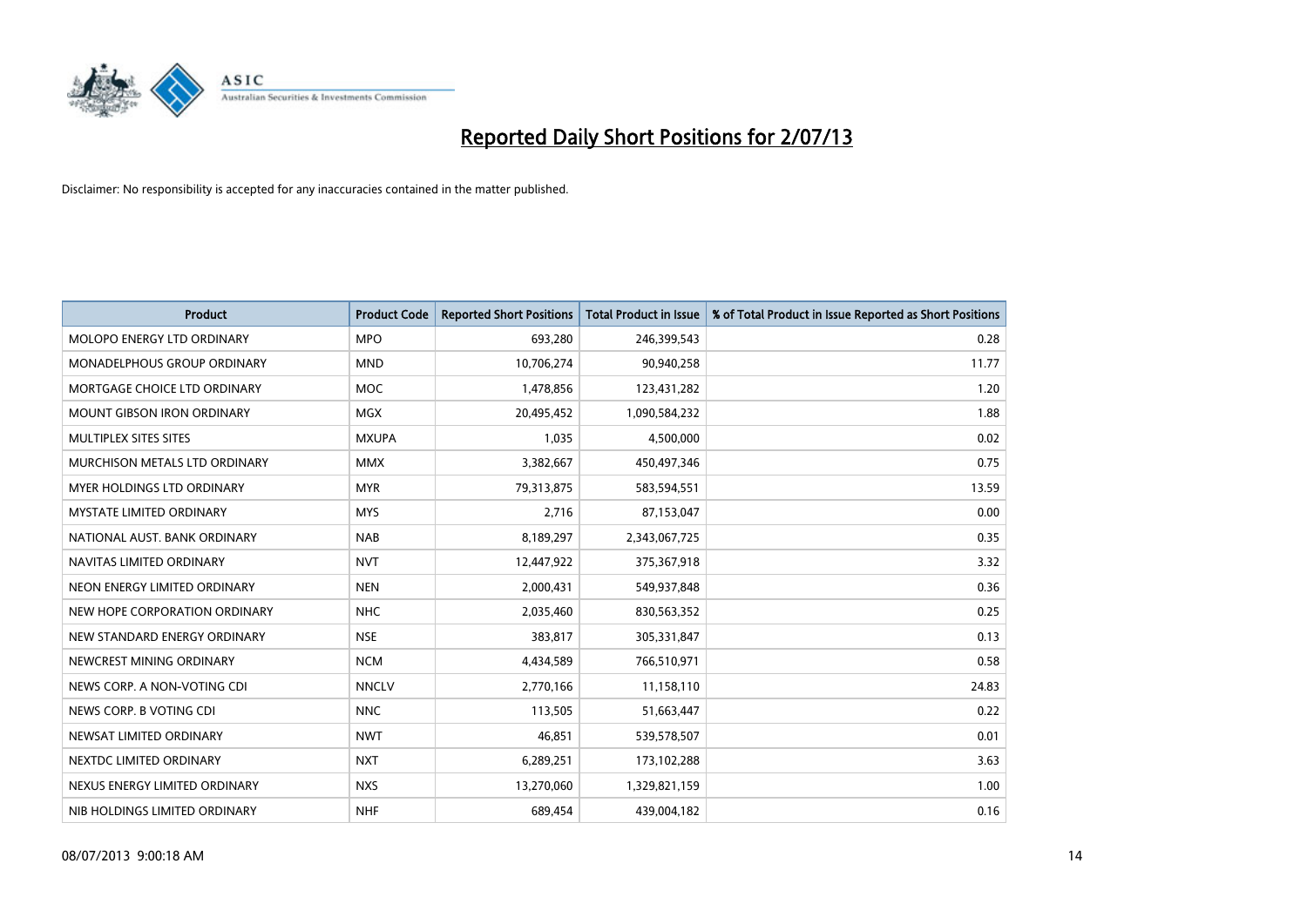

| <b>Product</b>                        | <b>Product Code</b> | <b>Reported Short Positions</b> | <b>Total Product in Issue</b> | % of Total Product in Issue Reported as Short Positions |
|---------------------------------------|---------------------|---------------------------------|-------------------------------|---------------------------------------------------------|
| NIDO PETROLEUM ORDINARY               | <b>NDO</b>          | 42,500                          | 2,044,984,301                 | 0.00                                                    |
| NOBLE MINERAL RES ORDINARY            | <b>NMG</b>          | 2,365,726                       | 666,397,952                   | 0.36                                                    |
| NORFOLK GROUP ORDINARY                | <b>NFK</b>          | 400,051                         | 161,999,196                   | 0.25                                                    |
| NORTHERN IRON LTD ORDINARY            | <b>NFE</b>          | 1,617,501                       | 484,405,314                   | 0.33                                                    |
| NORTHERN STAR ORDINARY                | <b>NST</b>          | 8,113,618                       | 424,279,762                   | 1.91                                                    |
| NRW HOLDINGS LIMITED ORDINARY         | <b>NWH</b>          | 27,140,824                      | 278,888,011                   | 9.73                                                    |
| NUCOAL RESOURCES LTD ORDINARY         | <b>NCR</b>          | 80,001                          | 768,612,354                   | 0.01                                                    |
| NUFARM LIMITED ORDINARY               | <b>NUF</b>          | 15,558,462                      | 262,954,040                   | 5.92                                                    |
| OCEANAGOLD CORP. CHESS DEPOSITARY INT | <b>OGC</b>          | 2,205,130                       | 293,574,586                   | 0.75                                                    |
| OIL SEARCH LTD ORDINARY               | OSH                 | 11,630,398                      | 1,340,018,530                 | 0.87                                                    |
| OM HOLDINGS LIMITED ORDINARY          | <b>OMH</b>          | 3,523,657                       | 733,423,337                   | 0.48                                                    |
| ORICA LIMITED ORDINARY                | ORI                 | 9,821,602                       | 366,868,401                   | 2.68                                                    |
| ORIGIN ENERGY ORDINARY                | <b>ORG</b>          | 17,226,132                      | 1,097,961,871                 | 1.57                                                    |
| OROCOBRE LIMITED ORDINARY             | <b>ORE</b>          | 687,395                         | 117,745,140                   | 0.58                                                    |
| OROTONGROUP LIMITED ORDINARY          | ORL                 | 331,091                         | 40,880,902                    | 0.81                                                    |
| ORPHEUS ENERGY LTD ORDINARY           | <b>OEG</b>          | 67,200                          | 130,475,919                   | 0.05                                                    |
| OZ MINERALS ORDINARY                  | OZL                 | 10,431,797                      | 303,470,022                   | 3.44                                                    |
| <b>PACIFIC BRANDS ORDINARY</b>        | <b>PBG</b>          | 12,789,639                      | 912,915,695                   | 1.40                                                    |
| PALADIN ENERGY LTD ORDINARY           | <b>PDN</b>          | 106,731,579                     | 837,187,808                   | 12.75                                                   |
| PANAUST LIMITED ORDINARY              | <b>PNA</b>          | 8,390,667                       | 619,084,930                   | 1.36                                                    |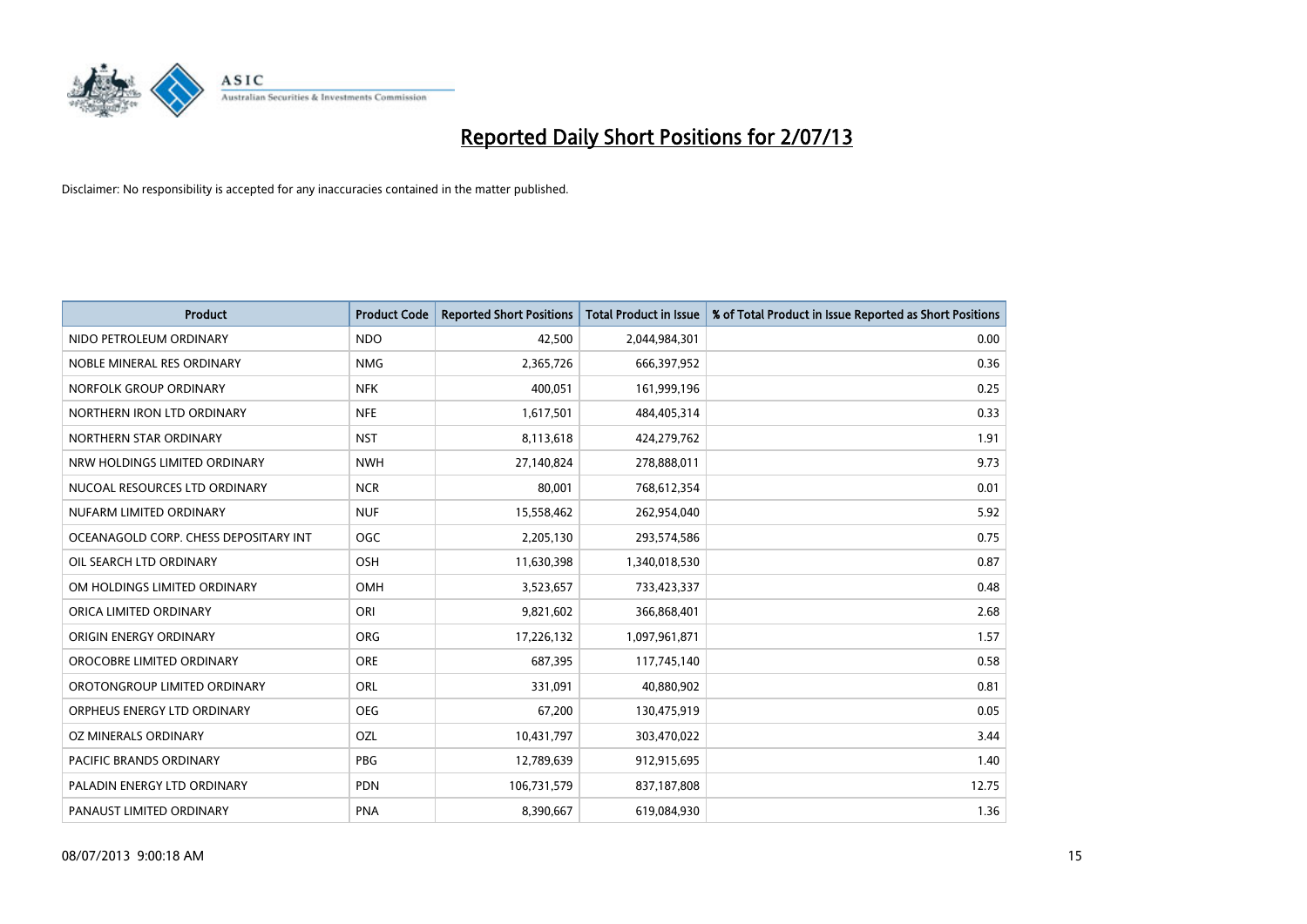

| <b>Product</b>                 | <b>Product Code</b> | <b>Reported Short Positions</b> | <b>Total Product in Issue</b> | % of Total Product in Issue Reported as Short Positions |
|--------------------------------|---------------------|---------------------------------|-------------------------------|---------------------------------------------------------|
| PANORAMIC RESOURCES ORDINARY   | PAN                 | 913,003                         | 256,899,729                   | 0.36                                                    |
| PAPERLINX LIMITED ORDINARY     | <b>PPX</b>          | 48,006                          | 609,280,761                   | 0.01                                                    |
| PAPILLON RES LTD ORDINARY      | <b>PIR</b>          | 8,645,930                       | 336,978,210                   | 2.57                                                    |
| PATTIES FOODS LTD ORDINARY     | PFL                 | 11,065                          | 139,065,639                   | 0.01                                                    |
| PEET LIMITED ORDINARY          | <b>PPC</b>          | 3,679,337                       | 429,008,507                   | 0.86                                                    |
| PERILYA LIMITED ORDINARY       | PEM                 | 21,528                          | 769,316,426                   | 0.00                                                    |
| PERPETUAL LIMITED ORDINARY     | <b>PPT</b>          | 2,154,433                       | 41,980,678                    | 5.13                                                    |
| PERSEUS MINING LTD ORDINARY    | PRU                 | 10,386,594                      | 457,962,088                   | 2.27                                                    |
| PHARMAXIS LTD ORDINARY         | <b>PXS</b>          | 7,796,792                       | 308,543,389                   | 2.53                                                    |
| PHOSPHAGENICS LTD. ORDINARY    | <b>POH</b>          | 274,058                         | 1,020,465,957                 | 0.03                                                    |
| PLATINUM ASSET ORDINARY        | <b>PTM</b>          | 4,047,610                       | 578,145,695                   | 0.70                                                    |
| PLATINUM AUSTRALIA ORDINARY    | <b>PLA</b>          | 836,127                         | 504,968,043                   | 0.17                                                    |
| PMI GOLD CORP CDI 1:1          | <b>PVM</b>          | 232,274                         | 155,308,266                   | 0.15                                                    |
| PMP LIMITED ORDINARY           | <b>PMP</b>          | 28,840                          | 323,781,124                   | 0.01                                                    |
| PREMIER INVESTMENTS ORDINARY   | <b>PMV</b>          | 1,286,754                       | 155,260,478                   | 0.83                                                    |
| PRIMA BIOMED LTD ORDINARY      | <b>PRR</b>          | 343,262                         | 1,143,146,838                 | 0.03                                                    |
| PRIMARY HEALTH CARE ORDINARY   | <b>PRY</b>          | 26, 151, 848                    | 503,921,941                   | 5.19                                                    |
| PRIMEAG AUSTRALIA ORDINARY     | PAG                 | 5,798                           | 266,394,444                   | 0.00                                                    |
| PROGRAMMED ORDINARY            | <b>PRG</b>          | 732,762                         | 118,179,696                   | 0.62                                                    |
| <b>QANTAS AIRWAYS ORDINARY</b> | QAN                 | 27,309,326                      | 2,241,745,788                 | 1.22                                                    |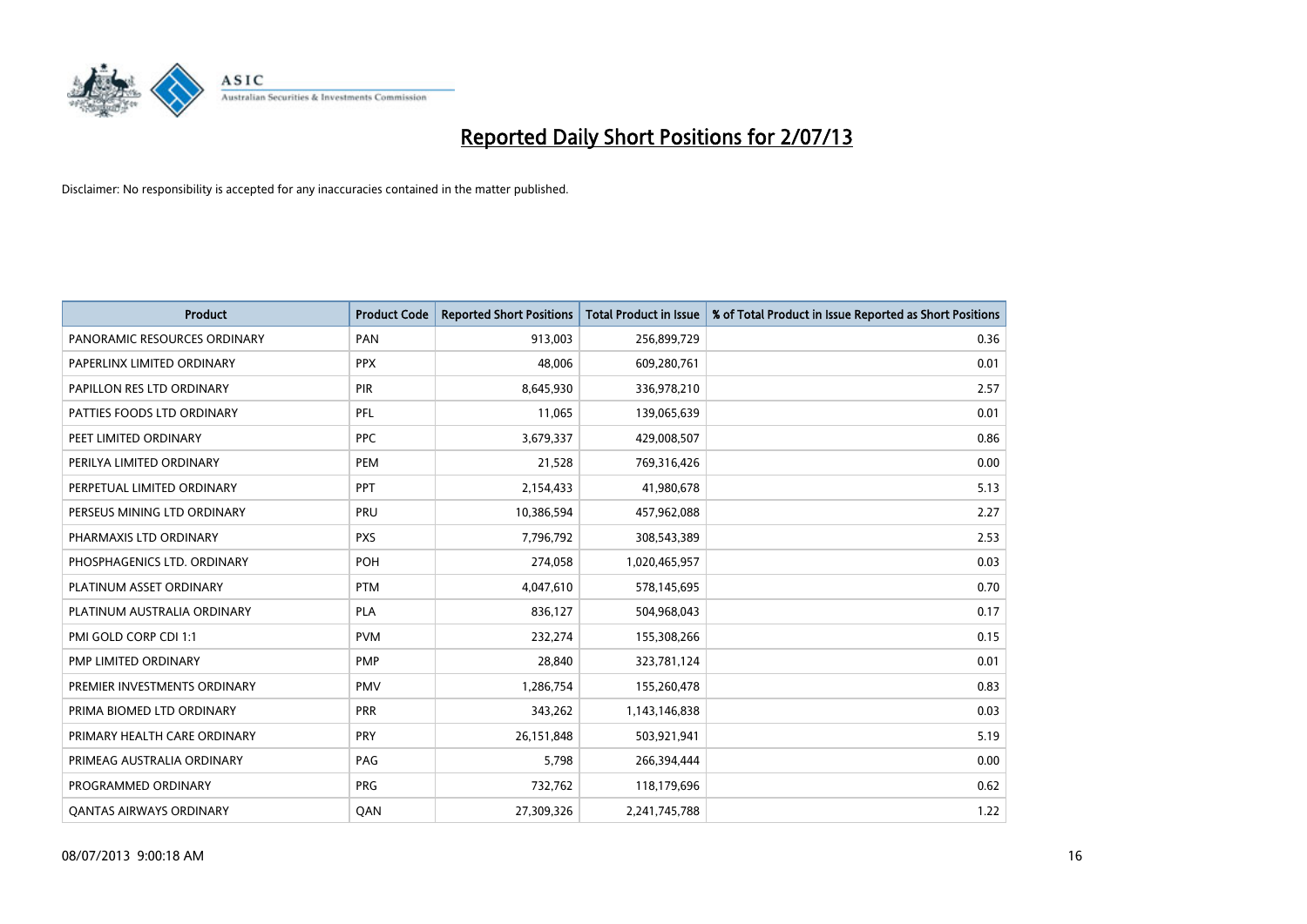

| <b>Product</b>                      | <b>Product Code</b> | <b>Reported Short Positions</b> | <b>Total Product in Issue</b> | % of Total Product in Issue Reported as Short Positions |
|-------------------------------------|---------------------|---------------------------------|-------------------------------|---------------------------------------------------------|
| OBE INSURANCE GROUP ORDINARY        | <b>OBE</b>          | 29,759,688                      | 1,220,868,532                 | 2.44                                                    |
| ORXPHARMA LTD ORDINARY              | QRX                 | 1,102,084                       | 144,785,606                   | 0.76                                                    |
| <b>QUBE HOLDINGS LTD ORDINARY</b>   | <b>QUB</b>          | 12,908,760                      | 928,965,547                   | 1.39                                                    |
| RAMELIUS RESOURCES ORDINARY         | <b>RMS</b>          | 3,428,620                       | 337,686,949                   | 1.02                                                    |
| RAMSAY HEALTH CARE ORDINARY         | <b>RHC</b>          | 1,937,995                       | 202,081,252                   | 0.96                                                    |
| RANGE RESOURCES LTD ORDINARY        | <b>RRS</b>          | 44,458                          | 2,853,862,345                 | 0.00                                                    |
| <b>RCR TOMLINSON ORDINARY</b>       | <b>RCR</b>          | 2,616,175                       | 132,431,265                   | 1.98                                                    |
| <b>REA GROUP ORDINARY</b>           | <b>REA</b>          | 793,452                         | 131,714,699                   | 0.60                                                    |
| <b>RECKON LIMITED ORDINARY</b>      | <b>RKN</b>          | 451,000                         | 129,488,015                   | 0.35                                                    |
| <b>RED 5 LIMITED ORDINARY</b>       | <b>RED</b>          | 846,824                         | 135,488,008                   | 0.63                                                    |
| <b>RED FORK ENERGY ORDINARY</b>     | <b>RFE</b>          | 4,636,543                       | 388,551,719                   | 1.19                                                    |
| REDBANK ENERGY LTD ORDINARY         | AEJ                 | 13                              | 786,287                       | 0.00                                                    |
| <b>REDFLEX HOLDINGS ORDINARY</b>    | <b>RDF</b>          | 7,493                           | 110,762,310                   | 0.01                                                    |
| REECE AUSTRALIA LTD. ORDINARY       | <b>REH</b>          | 447                             | 99,600,000                    | 0.00                                                    |
| <b>REGIS RESOURCES ORDINARY</b>     | <b>RRL</b>          | 21,190,389                      | 475,870,804                   | 4.45                                                    |
| RESMED INC CDI 10:1                 | <b>RMD</b>          | 11,955,633                      | 1,556,242,300                 | 0.77                                                    |
| RESOLUTE MINING ORDINARY            | <b>RSG</b>          | 5,381,260                       | 640,994,224                   | 0.84                                                    |
| RESOURCE EQUIP LTD ORDINARY         | <b>RQL</b>          | 5,000                           | 248,990,471                   | 0.00                                                    |
| <b>RESOURCE GENERATION ORDINARY</b> | <b>RES</b>          | 170,074                         | 284,698,002                   | 0.06                                                    |
| RETAIL FOOD GROUP ORDINARY          | <b>RFG</b>          | 2,394,957                       | 130,277,856                   | 1.84                                                    |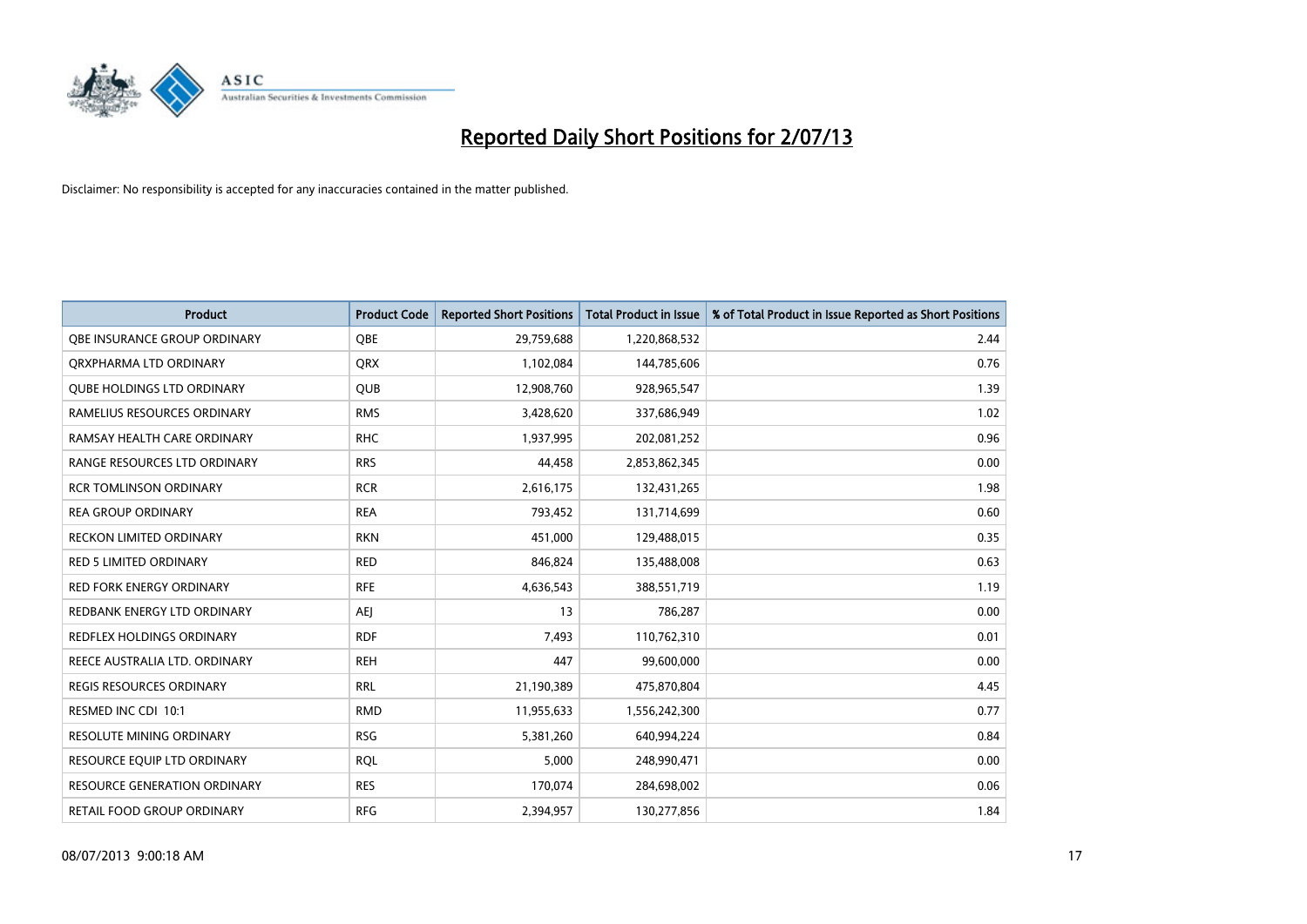

| <b>Product</b>                        | <b>Product Code</b> | <b>Reported Short Positions</b> | <b>Total Product in Issue</b> | % of Total Product in Issue Reported as Short Positions |
|---------------------------------------|---------------------|---------------------------------|-------------------------------|---------------------------------------------------------|
| REX MINERALS LIMITED ORDINARY         | <b>RXM</b>          | 1,583,022                       | 188,907,284                   | 0.84                                                    |
| RHG LIMITED ORDINARY                  | <b>RHG</b>          | 1,087                           | 308,483,177                   | 0.00                                                    |
| <b>RIALTO ENERGY ORDINARY</b>         | <b>RIA</b>          | 41                              | 682,929,991                   | 0.00                                                    |
| <b>RIDLEY CORPORATION ORDINARY</b>    | <b>RIC</b>          | 966,709                         | 307,817,071                   | 0.31                                                    |
| RIO TINTO LIMITED ORDINARY            | <b>RIO</b>          | 5,166,913                       | 435,758,720                   | 1.19                                                    |
| ROBUST RESOURCES ORDINARY             | <b>ROL</b>          | 10,001                          | 88,139,423                    | 0.01                                                    |
| ROC OIL COMPANY ORDINARY              | <b>ROC</b>          | 1,922,128                       | 683,235,552                   | 0.28                                                    |
| ROYAL WOLF HOLDINGS ORDINARY          | <b>RWH</b>          | 5,000                           | 100,387,052                   | 0.00                                                    |
| <b>RURALCO HOLDINGS ORDINARY</b>      | <b>RHL</b>          | 998                             | 55,019,284                    | 0.00                                                    |
| SAI GLOBAL LIMITED ORDINARY           | SAI                 | 15,189,836                      | 209,440,120                   | 7.25                                                    |
| SALMAT LIMITED ORDINARY               | <b>SLM</b>          | 59,420                          | 159,812,799                   | 0.04                                                    |
| SANDFIRE RESOURCES ORDINARY           | <b>SFR</b>          | 3,980,973                       | 155,640,968                   | 2.56                                                    |
| SANTANA MINERALS LTD ORDINARY         | SMI                 | 488,716                         | 97,725,799                    | 0.50                                                    |
| SANTOS LTD ORDINARY                   | <b>STO</b>          | 4,461,607                       | 964,317,796                   | 0.46                                                    |
| SARACEN MINERAL ORDINARY              | <b>SAR</b>          | 19,538,080                      | 595,263,186                   | 3.28                                                    |
| SCA PROPERTY GROUP STAPLED SECURITIES | SCP                 | 31,629,103                      | 642,417,140                   | 4.92                                                    |
| SEDGMAN LIMITED ORDINARY              | SDM                 | 724,844                         | 220,368,310                   | 0.33                                                    |
| SEEK LIMITED ORDINARY                 | <b>SEK</b>          | 21,121,875                      | 337,833,019                   | 6.25                                                    |
| SELECT HARVESTS ORDINARY              | SHV                 | 74,217                          | 57,462,851                    | 0.13                                                    |
| SENEX ENERGY LIMITED ORDINARY         | SXY                 | 13,380,161                      | 1,140,804,837                 | 1.17                                                    |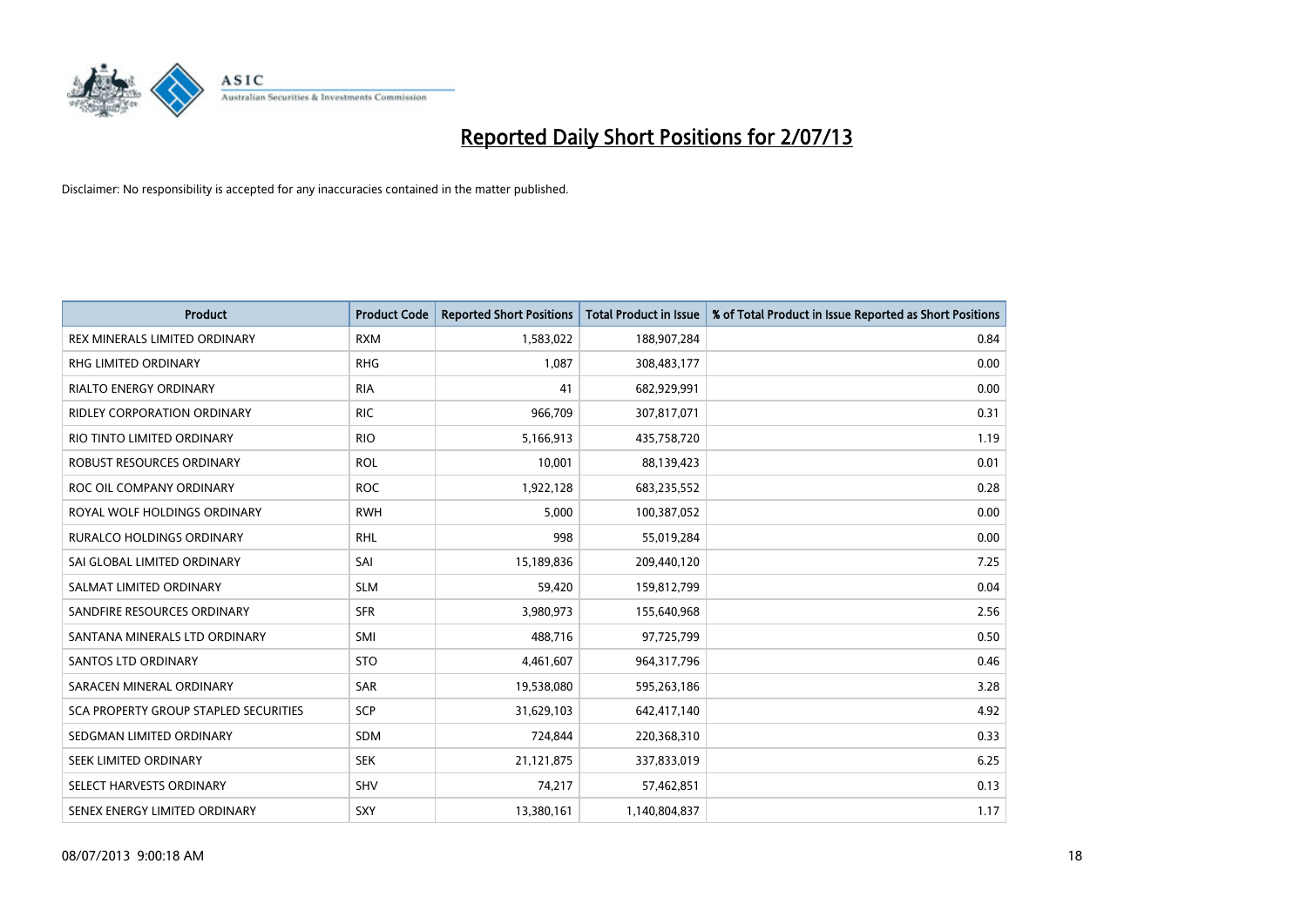

| <b>Product</b>                           | <b>Product Code</b> | <b>Reported Short Positions</b> | <b>Total Product in Issue</b> | % of Total Product in Issue Reported as Short Positions |
|------------------------------------------|---------------------|---------------------------------|-------------------------------|---------------------------------------------------------|
| SERVCORP LIMITED ORDINARY                | SRV                 | 691                             | 98,432,275                    | 0.00                                                    |
| SERVICE STREAM ORDINARY                  | <b>SSM</b>          | 477,216                         | 283,418,867                   | 0.17                                                    |
| SEVEN GROUP HOLDINGS ORDINARY            | <b>SVW</b>          | 4,335,405                       | 308,160,281                   | 1.41                                                    |
| SEVEN WEST MEDIA LTD ORDINARY            | <b>SWM</b>          | 5,202,602                       | 999,160,872                   | 0.52                                                    |
| SIGMA PHARMACEUTICAL ORDINARY            | <b>SIP</b>          | 7,237,707                       | 1,135,152,441                 | 0.64                                                    |
| SIHAYO GOLD LIMITED ORDINARY             | SIH                 | $\mathbf{1}$                    | 844,832,293                   | 0.00                                                    |
| SILEX SYSTEMS ORDINARY                   | <b>SLX</b>          | 2,031,983                       | 170,249,150                   | 1.19                                                    |
| SILVER CHEF LIMITED ORDINARY             | SIV                 | 33,983                          | 28,762,745                    | 0.12                                                    |
| SILVER LAKE RESOURCE ORDINARY            | <b>SLR</b>          | 8,559,488                       | 379,048,750                   | 2.26                                                    |
| SIMS METAL MGMT LTD ORDINARY             | SGM                 | 9,159,874                       | 204,309,387                   | 4.48                                                    |
| SINGAPORE TELECOMM. CHESS DEPOSITARY INT | SGT                 | 9,224,571                       | 190,396,091                   | 4.84                                                    |
| SIRIUS RESOURCES NL ORDINARY             | <b>SIR</b>          | 4,806,299                       | 224,870,167                   | 2.14                                                    |
| SIRTEX MEDICAL ORDINARY                  | <b>SRX</b>          | 530,578                         | 55,768,136                    | 0.95                                                    |
| SKILLED GROUP LTD ORDINARY               | <b>SKE</b>          | 3,767,222                       | 233,533,526                   | 1.61                                                    |
| <b>SLATER &amp; GORDON ORDINARY</b>      | SGH                 | 866                             | 197,109,265                   | 0.00                                                    |
| SMS MANAGEMENT. ORDINARY                 | SMX                 | 2,048,015                       | 69,378,477                    | 2.95                                                    |
| SONIC HEALTHCARE ORDINARY                | SHL                 | 9,391,610                       | 397,158,181                   | 2.36                                                    |
| SOUL PATTINSON (W.H) ORDINARY            | SOL                 | 51,319                          | 239,395,320                   | 0.02                                                    |
| SOUTH BOULDER MINES ORDINARY             | <b>STB</b>          | 15,728                          | 127,952,826                   | 0.01                                                    |
| SP AUSNET STAPLED SECURITIES             | SPN                 | 31,060,264                      | 3,376,325,523                 | 0.92                                                    |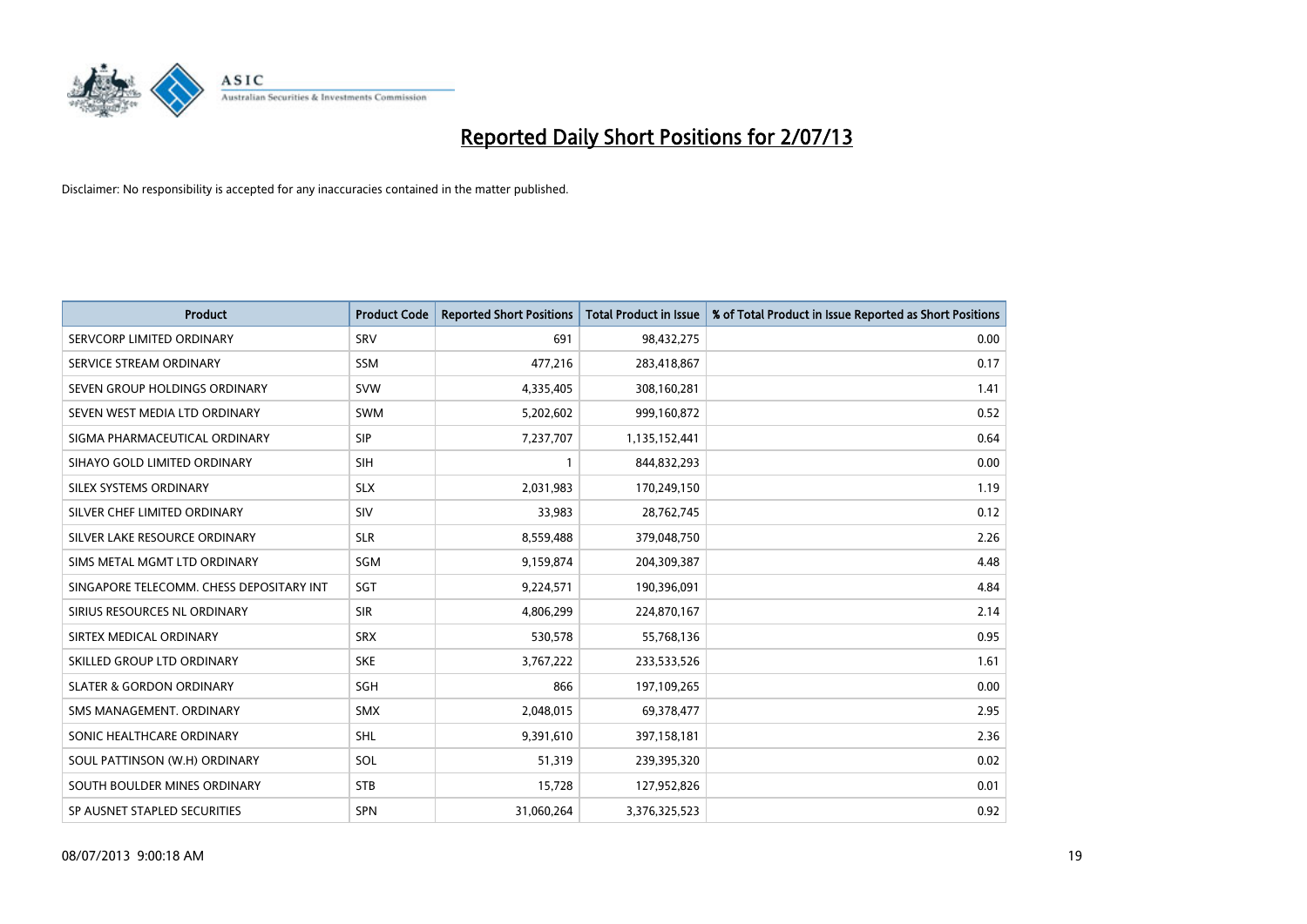

| <b>Product</b>                           | <b>Product Code</b> | <b>Reported Short Positions</b> | <b>Total Product in Issue</b> | % of Total Product in Issue Reported as Short Positions |
|------------------------------------------|---------------------|---------------------------------|-------------------------------|---------------------------------------------------------|
| SPARK INFRASTRUCTURE STAPLED NOTE & UNIT | SKI                 | 54,104,835                      | 1,326,734,264                 | 4.08                                                    |
| SPDR 200 FUND ETF UNITS                  | <b>STW</b>          | 16,245                          | 47,051,346                    | 0.03                                                    |
| SPECIALTY FASHION ORDINARY               | <b>SFH</b>          | 1,504,548                       | 192,236,121                   | 0.78                                                    |
| ST BARBARA LIMITED ORDINARY              | <b>SBM</b>          | 24,924,076                      | 488,074,077                   | 5.11                                                    |
| STARPHARMA HOLDINGS ORDINARY             | SPL                 | 14,011,726                      | 283,814,948                   | 4.94                                                    |
| STHN CROSS MEDIA ORDINARY                | <b>SXL</b>          | 9,959,222                       | 704,858,524                   | 1.41                                                    |
| STOCKLAND UNITS/ORD STAPLED              | SGP                 | 12,414,692                      | 2,305,750,747                 | 0.54                                                    |
| STRAITS RES LTD. ORDINARY                | <b>SRQ</b>          | 48,720                          | 1,164,150,159                 | 0.00                                                    |
| STW COMMUNICATIONS ORDINARY              | SGN                 | 1,262,107                       | 403,828,512                   | 0.31                                                    |
| SUNCORP GROUP LTD ORDINARY               | <b>SUN</b>          | 5,353,882                       | 1,286,600,980                 | 0.42                                                    |
| SUNDANCE ENERGY ORDINARY                 | <b>SEA</b>          | 1,577,334                       | 461,082,783                   | 0.34                                                    |
| SUNDANCE RESOURCES ORDINARY              | <b>SDL</b>          | 52,280,476                      | 3,072,110,985                 | 1.70                                                    |
| SUNLAND GROUP LTD ORDINARY               | <b>SDG</b>          | 18,391                          | 189,417,674                   | 0.01                                                    |
| SUPER RET REP LTD ORDINARY               | SUL                 | 1,135,532                       | 196,472,811                   | 0.58                                                    |
| SYD AIRPORT STAPLED US PROHIBIT.         | <b>SYD</b>          | 16,228,151                      | 1,861,210,782                 | 0.87                                                    |
| SYRAH RESOURCES ORDINARY                 | <b>SYR</b>          | 801,750                         | 147,767,623                   | 0.54                                                    |
| TABCORP HOLDINGS LTD ORDINARY            | <b>TAH</b>          | 17,815,356                      | 744,885,690                   | 2.39                                                    |
| TANAMI GOLD NL ORDINARY                  | <b>TAM</b>          | 41                              | 587,548,523                   | 0.00                                                    |
| TAP OIL LIMITED ORDINARY                 | <b>TAP</b>          | 742,114                         | 241,608,606                   | 0.31                                                    |
| TASSAL GROUP LIMITED ORDINARY            | <b>TGR</b>          | 292,615                         | 146,304,404                   | 0.20                                                    |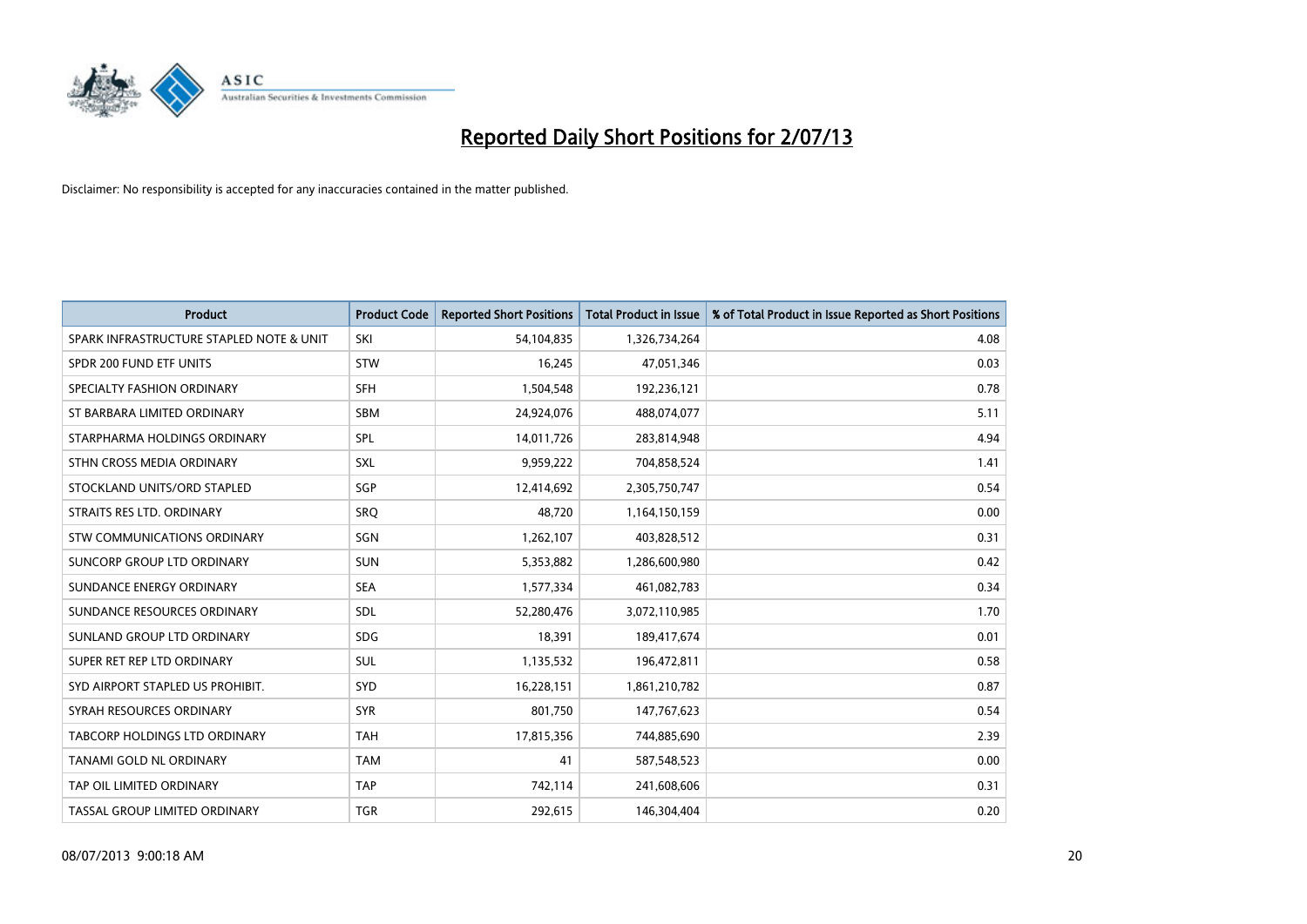

| <b>Product</b>                        | <b>Product Code</b> | <b>Reported Short Positions</b> | <b>Total Product in Issue</b> | % of Total Product in Issue Reported as Short Positions |
|---------------------------------------|---------------------|---------------------------------|-------------------------------|---------------------------------------------------------|
| <b>TATTS GROUP LTD ORDINARY</b>       | <b>TTS</b>          | 15,484,489                      | 1,402,708,406                 | 1.10                                                    |
| TELECOM CORPORATION ORDINARY          | <b>TEL</b>          | 12,167,968                      | 1,817,088,869                 | 0.67                                                    |
| TELSTRA CORPORATION. ORDINARY         | <b>TLS</b>          | 47,418,594                      | 12,443,074,357                | 0.38                                                    |
| TEN NETWORK HOLDINGS ORDINARY         | <b>TEN</b>          | 127,030,896                     | 2,586,970,845                 | 4.91                                                    |
| TERANGA GOLD CORP CDI 1:1             | <b>TGZ</b>          | 6,571                           | 133,275,603                   | 0.00                                                    |
| THE REJECT SHOP ORDINARY              | <b>TRS</b>          | 1,798,769                       | 28,808,248                    | 6.24                                                    |
| THE TRUST COMP LTD ORDINARY           | <b>TRU</b>          | 1,865                           | 33,657,334                    | 0.01                                                    |
| THORN GROUP LIMITED ORDINARY          | <b>TGA</b>          | 159,271                         | 147,712,799                   | 0.11                                                    |
| <b>TIGER RESOURCES ORDINARY</b>       | <b>TGS</b>          | 2,276,946                       | 674,770,269                   | 0.34                                                    |
| TOLL HOLDINGS LTD ORDINARY            | <b>TOL</b>          | 38,749,983                      | 717,133,875                   | 5.40                                                    |
| TOX FREE SOLUTIONS ORDINARY           | <b>TOX</b>          | 889,143                         | 132,519,859                   | 0.67                                                    |
| TPG TELECOM LIMITED ORDINARY          | <b>TPM</b>          | 856,697                         | 793,808,141                   | 0.11                                                    |
| <b>TRADE ME GROUP ORDINARY</b>        | <b>TME</b>          | 365,671                         | 396,017,568                   | 0.09                                                    |
| <b>TRANSFIELD SERVICES ORDINARY</b>   | <b>TSE</b>          | 26,475,987                      | 512,457,716                   | 5.17                                                    |
| TRANSPACIFIC INDUST, ORDINARY         | <b>TPI</b>          | 2,549,133                       | 1,578,563,490                 | 0.16                                                    |
| TRANSURBAN GROUP TRIPLE STAPLED SEC.  | <b>TCL</b>          | 2,447,320                       | 1,481,594,818                 | 0.17                                                    |
| TREASURY WINE ESTATE ORDINARY         | <b>TWE</b>          | 17,260,137                      | 647,227,144                   | 2.67                                                    |
| TROY RESOURCES LTD ORDINARY           | <b>TRY</b>          | 5,942,471                       | 91,468,649                    | 6.50                                                    |
| TWENTY-FIRST FOX INC A NON-VOTING CDI | <b>FOXLV</b>        | 1,352,831                       | 1,516,956,684                 | 0.09                                                    |
| TWENTY-FIRST FOX INC B VOTING CDI     | <b>FOX</b>          | 4,549,982                       | 798,520,953                   | 0.57                                                    |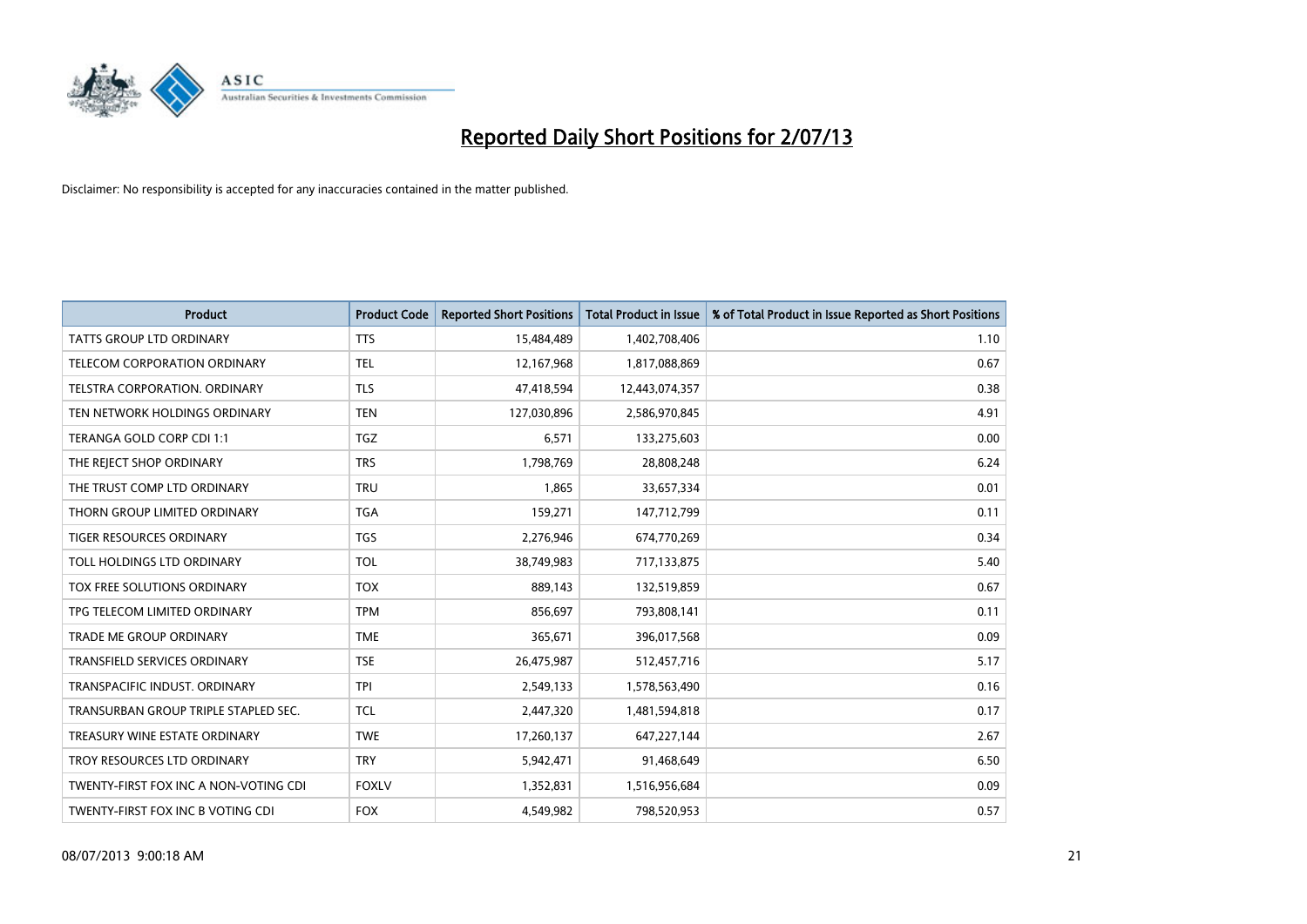

| <b>Product</b>                         | <b>Product Code</b> | <b>Reported Short Positions</b> | <b>Total Product in Issue</b> | % of Total Product in Issue Reported as Short Positions |
|----------------------------------------|---------------------|---------------------------------|-------------------------------|---------------------------------------------------------|
| <b>UGL LIMITED ORDINARY</b>            | UGL                 | 13,937,352                      | 166,511,240                   | 8.37                                                    |
| UNILIFE CORPORATION CDI 6:1            | <b>UNS</b>          |                                 | 265,761,396                   | 0.00                                                    |
| UXC LIMITED ORDINARY                   | <b>UXC</b>          | 370,389                         | 308,806,649                   | 0.12                                                    |
| VILLAGE ROADSHOW LTD ORDINARY          | <b>VRL</b>          | 36,652                          | 159,477,712                   | 0.02                                                    |
| <b>VIRGIN AUS HLDG LTD ORDINARY</b>    | <b>VAH</b>          | 83,116,518                      | 2,581,231,776                 | 3.22                                                    |
| <b>VIRTUS HEALTH LTD ORDINARY</b>      | <b>VRT</b>          | 328,033                         | 79,536,601                    | 0.41                                                    |
| <b>VOCUS COMMS LTD ORDINARY</b>        | <b>VOC</b>          | 82,520                          | 78,539,890                    | 0.11                                                    |
| WARRNAMBOOL CHEESE ORDINARY            | <b>WCB</b>          | 14,530                          | 55,246,173                    | 0.03                                                    |
| <b>WATPAC LIMITED ORDINARY</b>         | <b>WTP</b>          | 115,795                         | 184,332,526                   | 0.06                                                    |
| <b>WDS LIMITED ORDINARY</b>            | <b>WDS</b>          | $\overline{7}$                  | 144,740,614                   | 0.00                                                    |
| WEBJET LIMITED ORDINARY                | <b>WEB</b>          | 1,398,003                       | 79,397,959                    | 1.76                                                    |
| <b>WESFARMERS LIMITED ORDINARY</b>     | <b>WES</b>          | 24,201,333                      | 1,006,671,453                 | 2.40                                                    |
| WESFARMERS LIMITED PARTIALLY PROTECTED | <b>WESN</b>         | 40,538                          | 150,522,145                   | 0.03                                                    |
| WESTERN AREAS LTD ORDINARY             | <b>WSA</b>          | 19,114,371                      | 196,843,803                   | 9.71                                                    |
| WESTERN DESERT RES. ORDINARY           | <b>WDR</b>          | 2,106,473                       | 360,853,631                   | 0.58                                                    |
| WESTFIELD GROUP ORD/UNIT STAPLED SEC   | <b>WDC</b>          | 8,389,505                       | 2,194,138,450                 | 0.38                                                    |
| WESTFIELD RETAIL TST UNIT STAPLED      | <b>WRT</b>          | 8,803,928                       | 3,054,166,195                 | 0.29                                                    |
| WESTPAC BANKING CORP ORDINARY          | <b>WBC</b>          | 26,349,661                      | 3,103,729,084                 | 0.85                                                    |
| WHITE ENERGY COMPANY ORDINARY          | <b>WEC</b>          | 41,320                          | 322,974,494                   | 0.01                                                    |
| WHITEHAVEN COAL ORDINARY               | <b>WHC</b>          | 113,585,616                     | 1,025,635,023                 | 11.07                                                   |